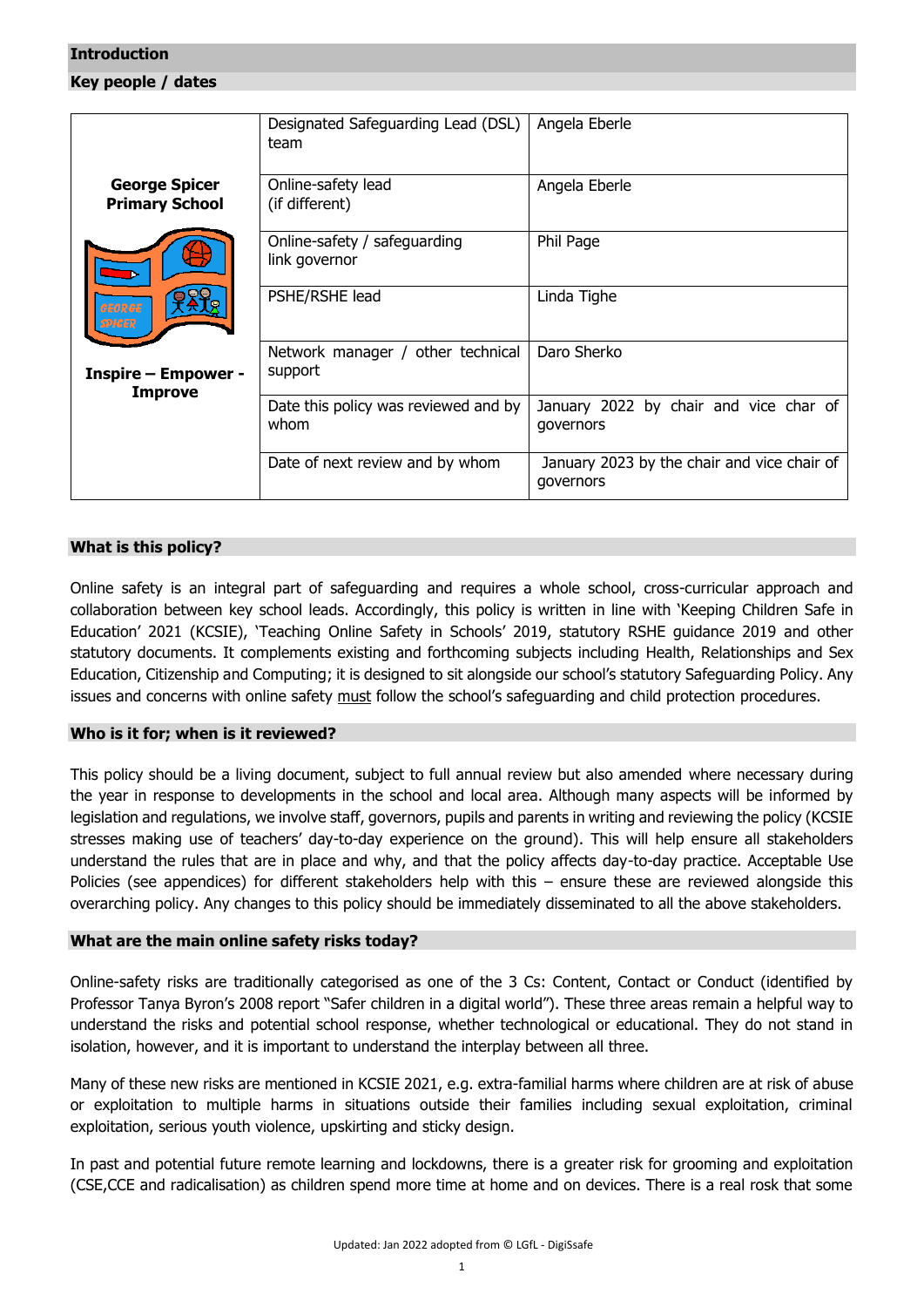of our pupils may have missed opportunities to disclose such abuse during the lockdowns or periods of absence. The quick audit safeposters.lgfl.net or quiz at digisafedigest.lgfl.net may help to surface some of these issues.

## <span id="page-1-0"></span>**How will this policy be communicated?**

This policy can only impact upon practice if it is a (regularly updated) living document. It must be accessible to and understood by all stakeholders. It will be communicated in the following ways:

- Posted on the school website
- Available on the internal staff network/drive
- Available in paper format in the staffroom
- Part of school induction pack for all new staff (including temporary, supply and non-classroom-based staff)
- Integral to safeguarding updates and training for all staff (especially in September refreshers)
- Clearly reflected in the Acceptable Use Policies (AUPs) for staff, volunteers, contractors, governors, pupils and parents/carers (which must be in accessible language appropriate to these groups).
- AUPs issued to whole school community, on entry to the school, with annual reminders of where to find them if unchanged, and reissued if updated after annual review
- AUPs are displayed in appropriate classrooms/corridors (not just in Computing corridors/classrooms)
- Reviews of this online-safety policy will include input from staff, pupils and other stakeholders, helping to ensure further engagement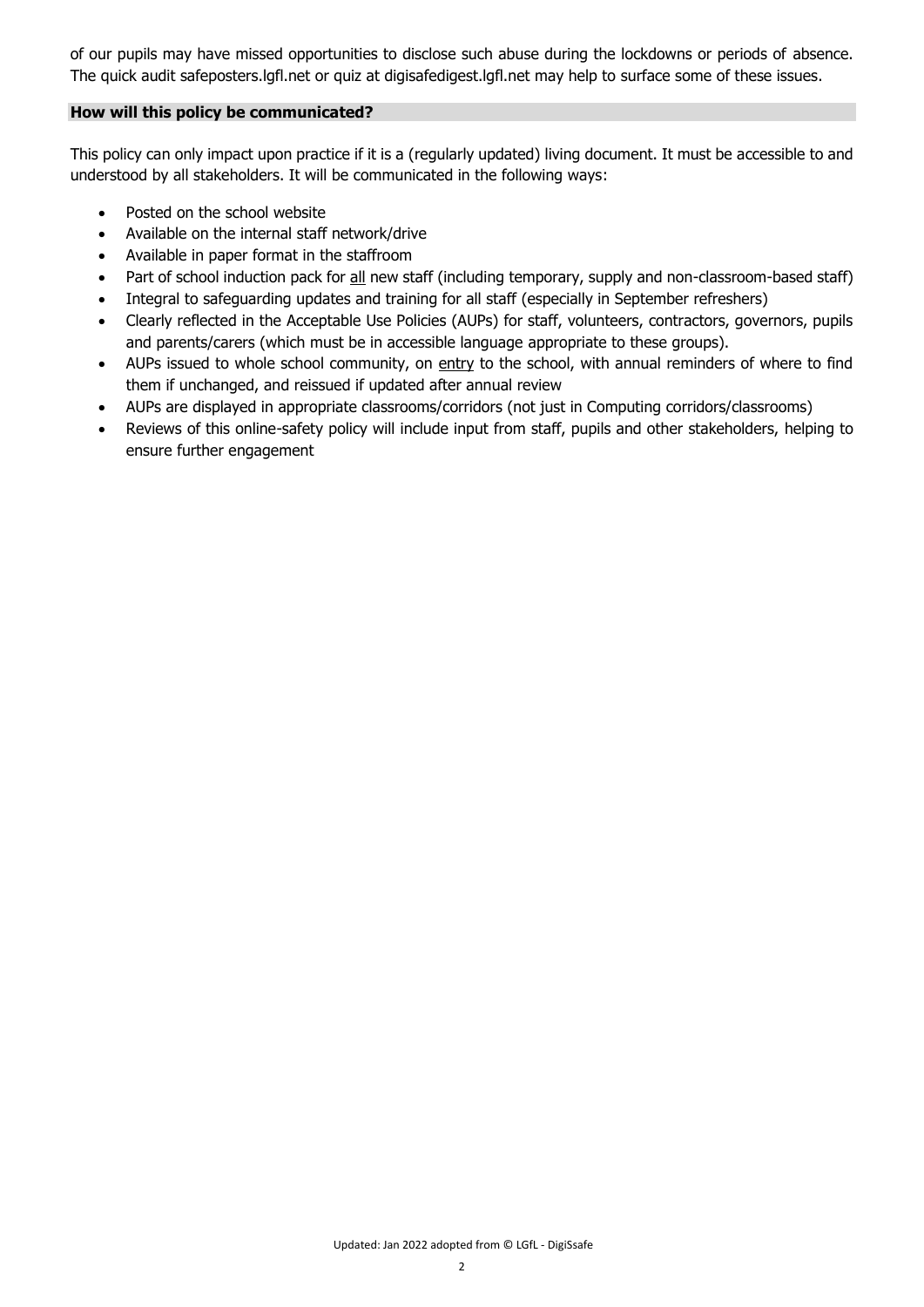# <span id="page-2-0"></span>**Contents**

NB - don't edit the names or otherwise update this page; edit the titles in the relevant section. This table will then automatically update when you save/exit; if not, click on the table below and press F9.

| Updated: Jan 2022 adopted from @ LGfL - DigiSsafe |
|---------------------------------------------------|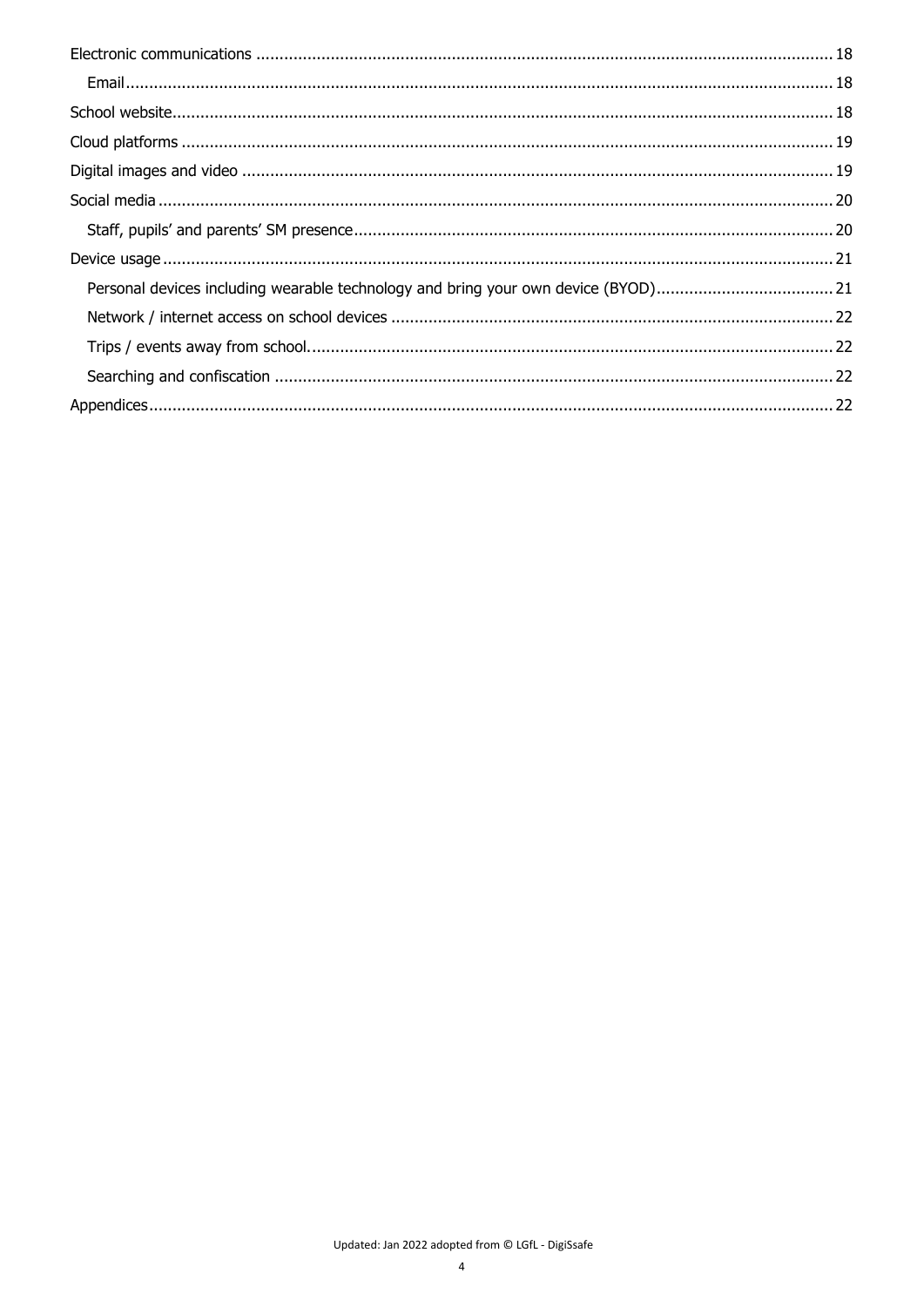### <span id="page-4-1"></span><span id="page-4-0"></span>**Overview**

This policy aims to:

- Set out expectations for all George Spicer community members' online behaviour, attitudes and activities and use of digital technology (including when devices are offline)
- Help all stakeholders to recognise that online/digital behaviour standards (including social media activity) must be upheld beyond the confines of the school gates and school day, and regardless of device or platform
- Facilitate the safe, responsible and respectful use of technology to support teaching & learning, increase attainment and prepare children and young people for the risks and opportunities of today's and tomorrow's digital world, to survive and thrive online
- Help school staff working with children to understand their roles and responsibilities to work safely and responsibly with technology and the online world:
	- $\circ$  for the protection and benefit of the children and young people in their care, and
	- $\circ$  for their own protection, minimising misplaced or malicious allegations and to better understand their own standards and practice
	- $\circ$  for the benefit of the school, supporting the school ethos, aims and objectives, and protecting the reputation of the school and profession
- Establish clear structures by which online misdemeanours will be treated, and procedures to follow where there are doubts or concerns (with reference to other school policies such as Behaviour Policy or Anti-Bullying Policy)

# <span id="page-4-2"></span>**Further Help and Support**

Internal school channels should always be followed first for reporting and support, as documented in school policy documents, especially in response to incidents, which should be reported in line with your Safeguarding Policy. The DSL will handle referrals to local authority multi-agency safeguarding hubs (MASH) and normally the headteacher will handle referrals to the LA designated officer (LADO).

Beyond this, **[reporting.lgfl.net](https://reporting.lgfl.net/)** has a list of curated links to external support and helplines for both pupils and staff, including the Professionals' Online-Safety Helpline from the UK Safer Internet Centre and the NSPCC Report Abuse Helpline for sexual harassment or abuse, as well as hotlines for hate crime, terrorism and fraud which might be useful to share with parents, and anonymous support for children and young people.

## <span id="page-4-3"></span>**Scope**

This policy applies to all members of the George Spicer community (including staff, governors, volunteers, contractors, students/pupils, parents/carers, visitors and community users) who have access to our digital technology, networks and systems, whether on-site or remotely, and at any time, or who use technology in their school role.

## <span id="page-4-4"></span>**Roles and responsibilities**

This school is a community and all members have a duty to behave respectfully online and offline, to use technology for teaching and learning and to prepare for life after school, and to immediately report any concerns or inappropriate behaviour, to protect staff, pupils, families and the reputation of the school. We learn together, make honest mistakes together and support each other in a world that is online and offline at the same time.

## <span id="page-4-5"></span>**Headteacher – Dominic Spong**

- Support safeguarding leads abd technical staff as the review protections for pupils in the home and emotelearning procedures, rules and safeguards (see remotesafe.lgfl.net for policy guidance and an infographic overview of safeguarding considerations for remote teaching technology)
- Updated: Jan 2022 adopted from © LGfL DigiSsafe Foster a culture of safeguarding where online safety is fully integrated into whole-school safeguarding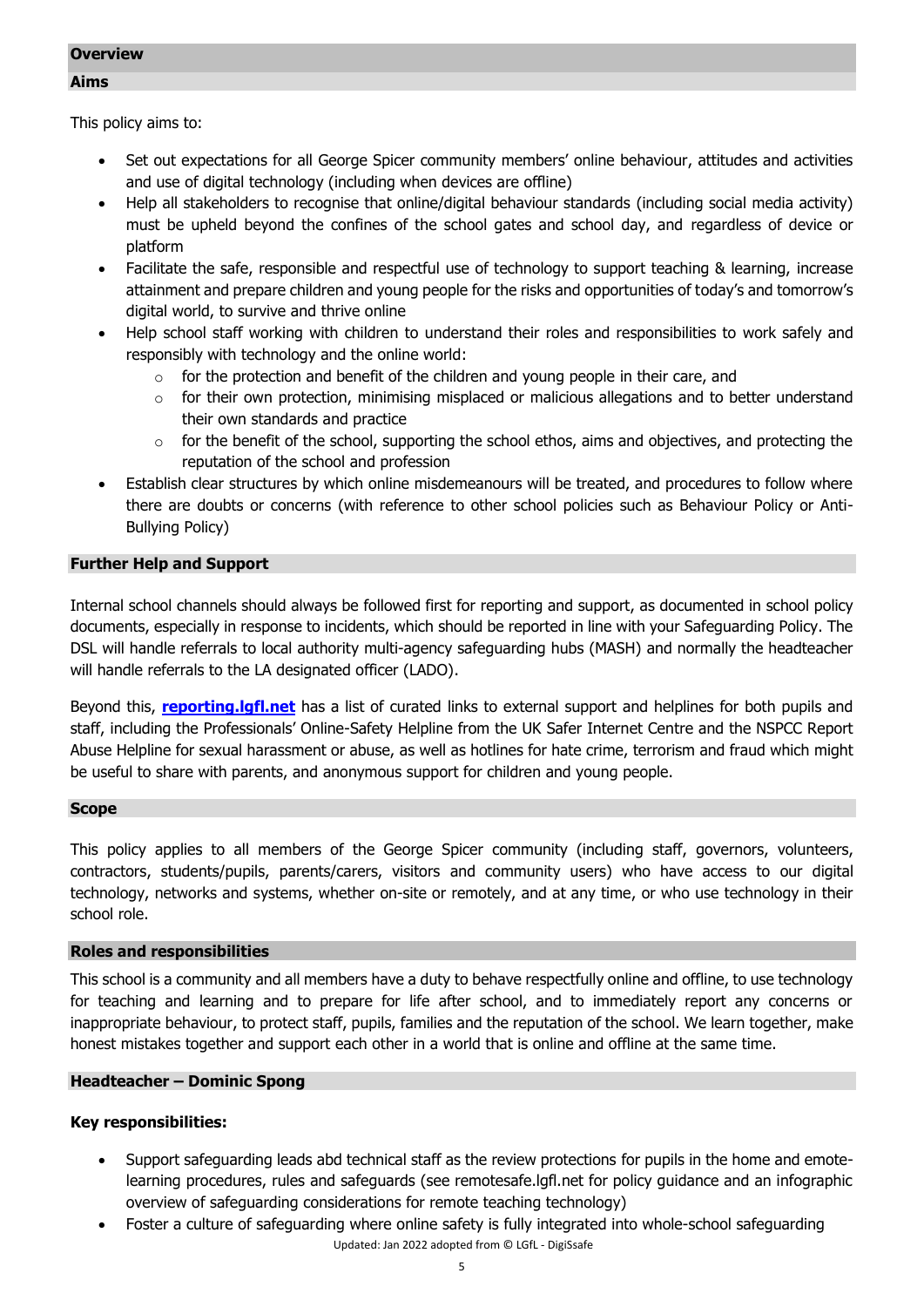- Oversee the activities of the designated safeguarding lead and ensure that the DSL responsibilities listed in the section below are being followed and fully supported
- Ensure that policies and procedures are followed by all staff
- Undertake training in offline and online safeguarding, in accordance with statutory guidance and relevant Local Safeguarding Partnerships
- Liaise with the designated safeguarding lead on all online-safety issues which might arise and receive regular updates on school issues and broader policy and practice information
- Take overall responsibility for data management and information security ensuring the school's provision follows best practice in information handling; work with the DPO, DSL and governors to ensure a GDPRcompliant framework for storing data, but helping to ensure that child protection is always put first and data-protection processes support careful and legal sharing of information
- Ensure the school implements and makes effective use of appropriate ICT systems and services including school-safe filtering and monitoring, protected email systems and that all technology including cloud systems are implemented according to child-safety first principles
- Be responsible for ensuring that all staff receive suitable training to carry out their safeguarding and online safety roles
- Understand and make all staff aware of procedures to be followed in the event of a serious online safeguarding incident
- Ensure suitable risk assessments are undertaken so the curriculum meets needs of pupils, including risk of children being radicalised
- Ensure that there is a system in place to monitor and support staff (e.g. network manager) who carry out internal technical online-safety procedures
- Ensure governors are regularly updated on the nature and effectiveness of the school's arrangements for online safety
- Ensure the school website meets statutory requirements (see appendices for website audit document)

# <span id="page-5-0"></span>**Designated Safeguarding Lead / Online Safety Lead – Angela Eberle**

**Key responsibilities** (remember the DSL can delegate certain online-safety duties, e.g. to the online-safety coordinator, but not the overall responsibility; this assertion and all quotes below are from Keeping Children Safe in Education 2021):

- "The designated safeguarding lead should take lead responsibility for safeguarding and child protection (including online safety) this lead responsibility should not be delegated."
- Work with the HT and technical staff to review protections for pupils in the home and remote learning procedures, rules and safeguards.
- Where the online-safety coordinator is not the named DSL or deputy DSL, ensure there is regular review and open communication between these roles and that the DSL's clear overarching responsibility for online safety is not compromised
- Ensure "An effective approach to online safety [that] empowers a school or college to protect and educate the whole school or college community in their use of technology and establishes mechanisms to identify, intervene in and escalate any incident where appropriate."
- "Liaise with staff (especially pastoral support staff, welfare, IT technicians and SENCOs) on matters of safety and safeguarding (including online and digital safety) and when deciding on whether to make a referral by liaising with relevant agencies.
- Take day to day responsibility for online safety issues and be aware of the potential for serious child protection concerns.
- Remind staff of safeguarding considerations as part of a review of remote learning procedures and technology, including that the same principles of online safety and behaviour apply.
- Work with the headteacher, DPO and governors to ensure a GDPR-compliant framework for storing data, but helping to ensure that child protection is always put first and data-protection processes support careful and legal sharing of information
- Stay up to date with the latest trends in online safety and "undertake Prevent awareness training". see safetraining.lgfl.net and prevent.lgfl.net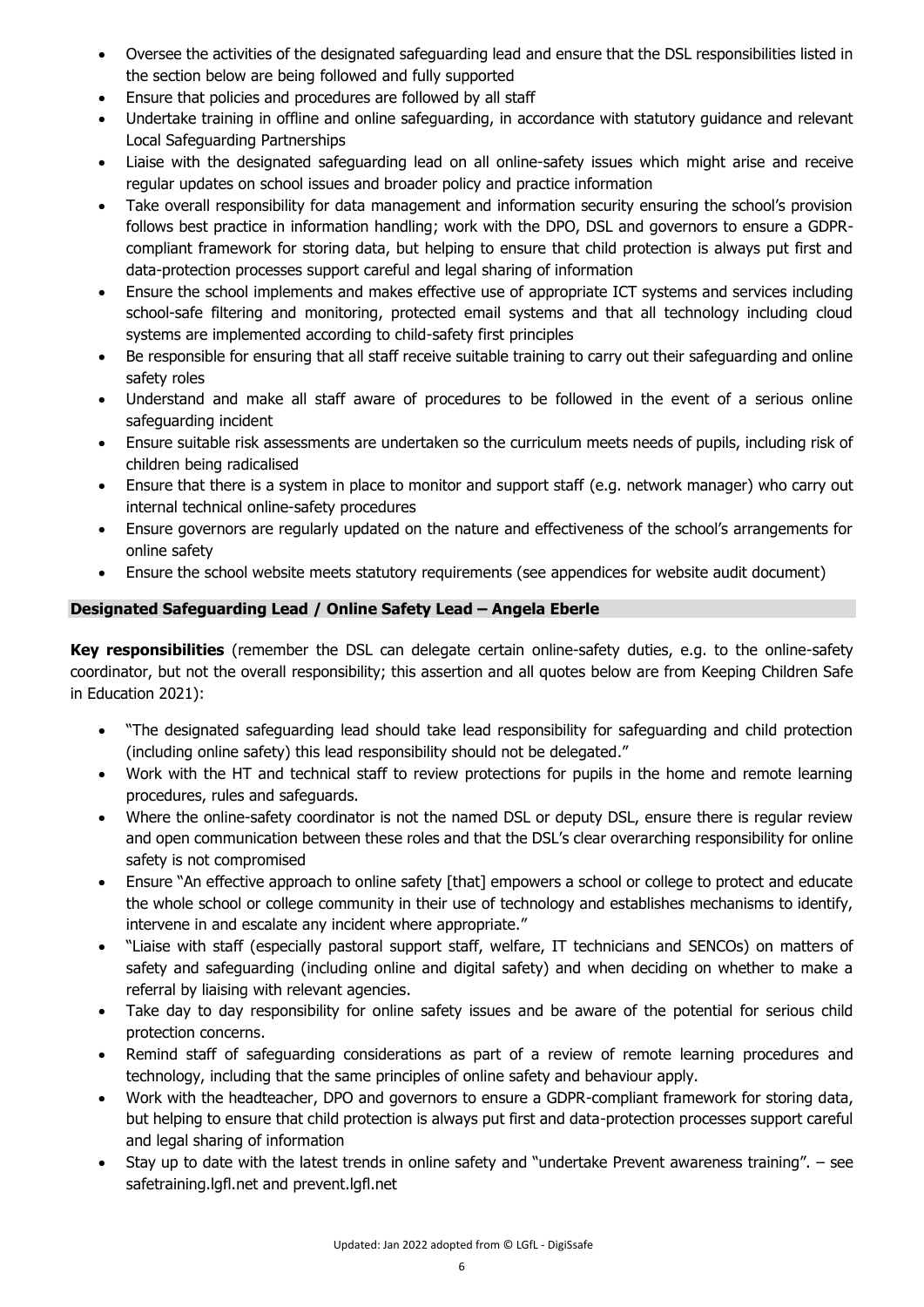- Review and update this policy, other online safety documents (e.g. Acceptable Use Policies) and the strategy on which they are based (in harmony with policies for behaviour, safeguarding, Prevent and others) and submit for review to the governors.
- Receive regular updates in online safety issues and legislation, be aware of local and school trends.
- Ensure that online safety education is embedded across the curriculum in line with the statutory RSHE guidance (e.g. by use of the updated UKCIS framework 'Education for a Connected World'- 2020 edition) and beyond, in wider school life
- Promote an awareness and commitment to online safety throughout the school community, with a strong focus on parents, but also including hard-to-reach parents – dedicated resources at parentsafe.lgfl.net
- Communicate regularly with SLT and the designated safeguarding and online safety governor/committee to discuss current issues (anonymised), review incident logs and filtering/change control logs and discuss how filtering and monitoring work and have been functioning/helping.
- Ensure all staff are aware of the procedures that need to be followed in the event of an online safety incident, and that these are logged in the same way as any other safeguarding incident
- Oversee and discuss 'appropriate filtering and monitoring' with governors and ensure staff are aware (Ofsted inspectors have asked classroom teachers about this).
- Ensure the updated 2021 DfE guidance on Sexual Violence and Sexual Harassment Between Children in Schools & Colleges Guidance is followed throughout the school and that staff adopt a zero-tolerance, whole school approach to this, as well as to bullying
- Facilitate training and advice for all staff:
	- $\circ$  all staff must read KCSIE Part 1 and all those working with children Annex B
	- $\circ$  it would also be advisable for all staff to be aware of Annex D (online safety)
	- o cascade knowledge of risks and opportunities throughout the organisation
	- o [cpd.lgfl.net](http://cpd.lgfl.net/) has helpful CPD materials including PowerPoints, videos and more

# <span id="page-6-0"></span>**Governing Body, led by Online Safety / Safeguarding Link Governor – Phil Page**

# **Key responsibilities (quotes are taken from Keeping Children Safe in Education 2019):**

- Approve this policy and strategy and subsequently review its effectiveness, e.g. by asking the questions in the helpful document from the UK Council for Child Internet Safety (UKCIS) Online safety in schools and [colleges: Questions from the Governing Board](https://assets.publishing.service.gov.uk/government/uploads/system/uploads/attachment_data/file/562876/Guidance_for_School_Governors_-_Question_list.pdf)
- Ask about how the school has reviewed protections for pupils in the home (including when with online tutors) and emote-learning policy procedures, rules and safeguards.
- "Ensure an appropriate **senior member** of staff, from the school leadership team, is appointed to the role of DSL [with] **lead responsibility** for safeguarding and child protection (including online safety) with the appropriate status and authority and time, funding, training, resources and support…"
- Support the school in encouraging parents and the wider community to become engaged in online safety activities
- Have regular strategic reviews with the online-safety co-ordinator / DSL and incorporate online safety into standing discussions of safeguarding at governor meetings
- Work with the DPO, DSL and headteacher to ensure a GDPR-compliant framework for storing data, but helping to ensure that child protection is always put first and data-protection processes support careful and legal sharing of information
- Check all school staff have read Part 1 of KCSIE; SLT and all working directly with children have read Annex B; check that Annex D on Online Safety reflects practice in your school
- "Ensure that all staff undergo safeguarding and child protection training (including online safety) at induction. The training should be regularly updated in line with advice from the local three safeguarding partners integrated, aligned and considered as part of the overarching safeguarding approach." There is further support for this at [cpd.lgfl.net](http://cpd.lgfl.net/)
- "Ensure appropriate filters and appropriate monitoring systems are in place but be careful that 'overblocking' does not lead to unreasonable restrictions as to what children can be taught with regard to online teaching and safeguarding".
- Updated: Jan 2022 adopted from © LGfL DigiSsafe "Ensure that children are taught about safeguarding, including online safety as part of providing a broad and balanced curriculum. Consider a whole school approach to online safety with a clear policy on the use of mobile technology." (we have adopted the UKCIS cross-curricular framework 'Education for a Connected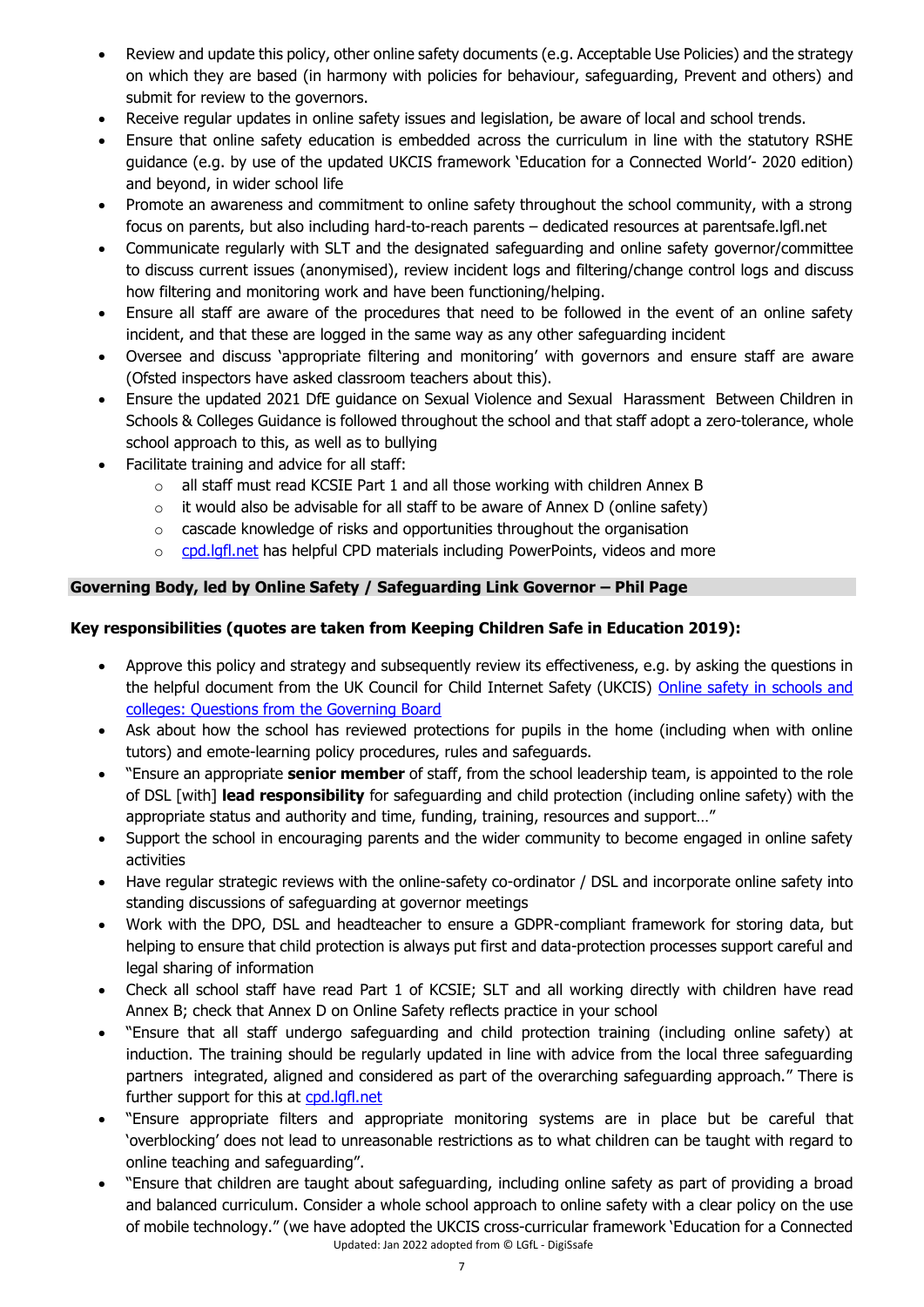World 2020 edition' alongside our computing scheme of work – KAPOW and our RSHE scheme of work Jigsaw to support a whole-school approach)

# <span id="page-7-0"></span>**All staff**

# **Key responsibilities:**

- In 2021 pay particular attention to safeguarding provisions for home-learning and remote teaching technologies.
- Recognise that RSHE is now statutory and that it is a whole-school subject requiring the support of all staff; online safety has become core to this new subject.
- Understand that online safety is a core part of safeguarding; as such it is part of everyone's job never think that someone else will pick it up.
- Know who the Safeguarding team are to report concerns to.
- Read Part 1, Annex B and Annex D of Keeping Children Safe in Education (whilst Part 1 is statutory for all staff, Annex B for SLT and those working directly with children, it is good practice for all staff to read all three sections).
- Read and follow this policy in conjunction with the school's main child protection policy
- Record online-safety incidents in the same way as any safeguarding incident and report in accordance with school procedures (using Safeguard)
- Understand that safeguarding is often referred to as a jigsaw puzzle  $-$  you may have discovered the missing piece so do not keep anything to yourself
- Sign and follow the staff acceptable use policy, code of conduct, child protection policy and staff handbook.
- Notify the DSL if policy does not reflect practice in your school and follow escalation procedures if concerns are not promptly acted upon
- Identify opportunities to thread online safety through all school activities, both outside the classroom and within the curriculum, supporting curriculum/stage/subject leads, and making the most of unexpected learning opportunities as they arise (which have a unique value for pupils)
- Whenever overseeing the use of technology in school or for homework or remote teaching, encourage and talk about appropriate behaviour and how to get help and consider potential risks and age-appropriateness of websites (find out what appropriate filtering and monitoring policies are in place)
- Carefully supervise and guide pupils when engaged in learning activities involving online technology, supporting them with search skills, critical thinking, age appropriate materials and signposting, and legal issues such as copyright and GDPR.
- Be aware of security best-practice at all times, including password hygiene and phishibg strategies.
- Prepare and check all online source and resources before using.
- Encourage pupils/students to follow their acceptable use policy at home as well as at school, remind them about it and enforce school sanctions
- Notify the DSL of new trends and issues before they become a problem
- Take a zero-tolerance approach to bullying and low-level sexual harassment.
- Be aware that you are often most likely to see or overhear online-safety issues (particularly relating to bullying and sexual harassment and violence) in the playground, corridors, toilets and other communal areas outside the classroom – let the DSL know
- Receive regular updates from the DSL and have a healthy curiosity for online safeguarding issues.
- Model safe, responsible and professional behaviours in their own use of technology. This includes outside the school hours and site, and on social media, in all aspects upholding the reputation of the school and of the professional reputation of all staff.

# <span id="page-7-1"></span>**PSHE / RSHE Lead/s – Linda Tighe**

- As listed in the 'all staff' section, plus:
- Embed consent, mental wellbeing, healthy relationships and staying safe online into the PSHE / Relationships education, relationships and sex education (RSE) and health education curriculum. "This will include being taught what positive, healthy and respectful online relationships look like, the effects of their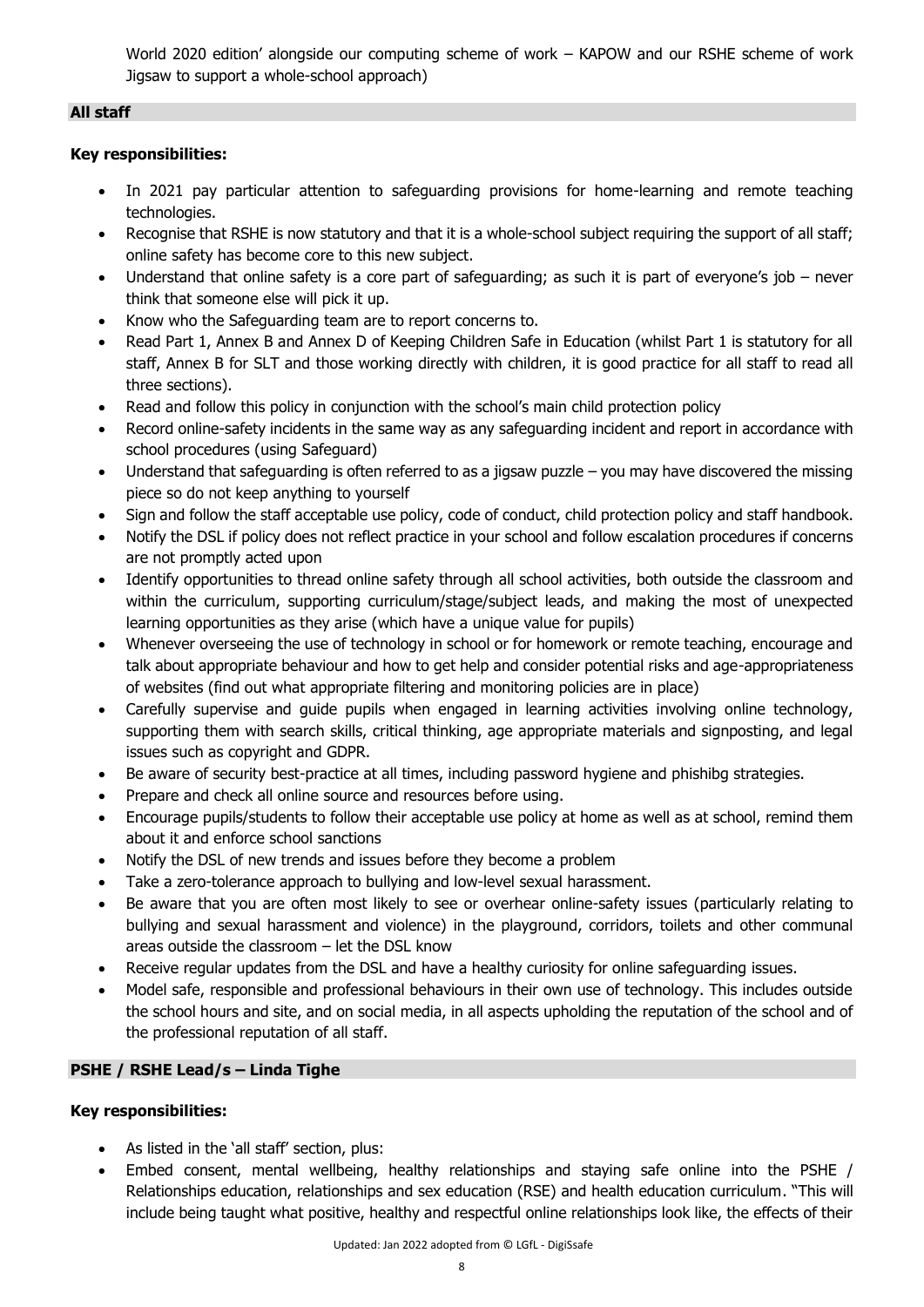online actions on others and knowing how to recognise and display respectful behaviour online. Throughout these subjects, teachers will address online safety and appropriate behaviour in an age appropriate way that is relevant to their pupils' lives."

- This will complement the computing curriculum, which covers the principles of online safety at all key stages, with progression in the content to reflect the different and escalating risks that pupils face. This includes how to use technology safely, responsibly, respectfully and securely, and where to go for help and support when they have concerns about content or contact on the internet or other online technologies.
- Work closely with the DSL and all other staff to ensure an understanding of the issues, approaches and messaging within PSHE / RSHE.
- The RSHE policy is on the website
- Work closely with the Computing subject leader to avoid overlap but ensure a complementary whole-school approach, and with all other lead staff to embed the same whole-school approach.

# <span id="page-8-0"></span>**Computing Lead – Elizabeth Price**

## **Key responsibilities:**

- As listed in the 'all staff' section, plus:
- Oversee the delivery of the online safety element of the Computing curriculum in accordance with the national curriculum
- Work closely with the RSHE lead to avoid overlap but ensure a complementary whole-school approach
- Work closely with the DSL and all other staff to ensure an understanding of the issues, approaches and messaging within Computing
- Collaborate with technical staff and others responsible for ICT use in school to ensure a common and consistent approach, in line with acceptable-use agreements

## <span id="page-8-1"></span>**Subject leaders**

## **Key responsibilities:**

- As listed in the 'all staff' section, plus:
- Look for opportunities to embed online safety in your subject or aspect, and model positive attitudes and approaches to staff and pupils alike
- Consider how the UKCIS framework Education for a Connected World and Teaching Online Safety in Schools can be applied in your context
- Work closely with the DSL and all other staff to ensure an understanding of the issues, approaches and messaging within Computing
- Ensure subject specific action plans also have an online-safety element

# <span id="page-8-2"></span>**Network Manager/technician – Daro Sherko**

- As listed in the 'all staff' section, plus:
- Support the HT and DSL team as they review protections for pupils in the home and remote-learning procedures, rules and safeguards
- Keep up to date with the school's online safety policy and technical information in order to effectively carry out their online safety role and to inform and update others as relevant
- Meet the RSHE lead to see how the online-safety curriculum delivered through this new subject can complement the school IT system and vice versa, and ensure no conflicts between educational messages and practice.
- Work closely with the designated safeguarding lead / online safety lead / data protection officer / LGfL nominated contact to ensure that school systems and networks reflect school policy
- Ensure the above stakeholders understand the consequences of existing services and of any changes to these systems (especially in terms of access to personal and sensitive records / data and to systems such as YouTube mode, web filtering settings, sharing permissions for files on cloud platforms etc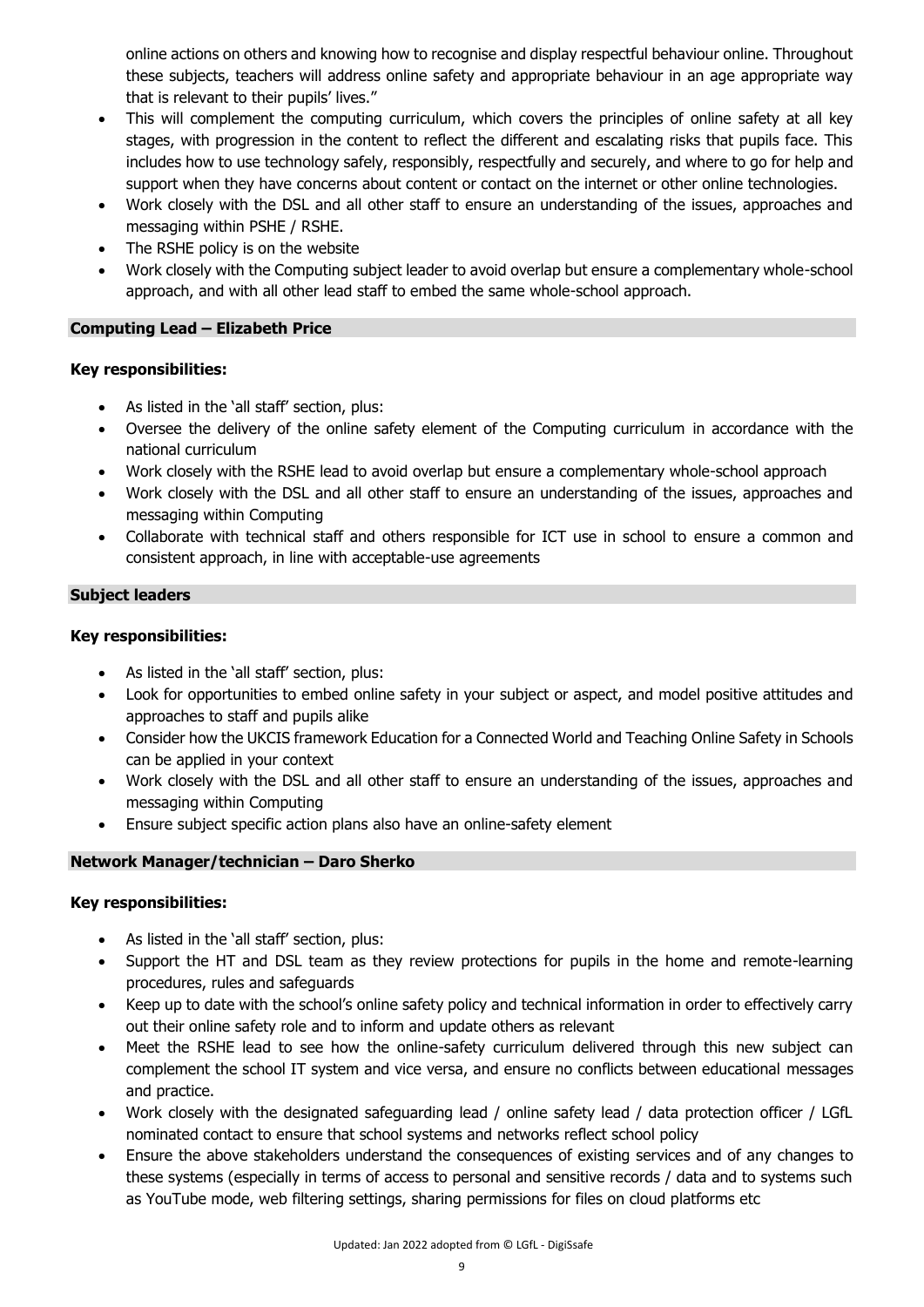- Support and advise on the implementation of 'appropriate filtering and monitoring' as decided by the DSL and senior leadership team
- Maintain up-to-date documentation of the school's online security and technical procedures
- To report online-safety related issues that come to their attention in line with school policy
- Manage the school's systems, networks and devices, according to a strict password policy, with systems in place for detection of misuse and malicious attack, with adequate protection, encryption and backup for data, including disaster recovery plans, and auditable access controls
- Network managers/technicians at LGfL schools may want to ensure that you take advantage of the following solutions which are part of your package: Sophos Anti-Virus, Sophos Anti-Phish, Sophos InterceptX, Sophos Server Advance, Malware Bytes, Egress, Meraki Mobile Device Management and CloudReady/NeverWare. These solutions which are part of your package will help protect the network and users on it
- Monitor the use of school technology and that any misuse/attempted misuse is identified and reported in line with school policy
- Work with the Headteacher to ensure the school website meets statutory DfE requirements (see appendices for website audit document)

# <span id="page-9-0"></span>**Data Protection Officer (DPO) – Esther Campbell**

# **Key responsibilities:**

- NB this document is not for general data-protection guidance;
- Be aware that of references to the relationship between data protection and safeguarding in key Department for Education documents 'Keeping Children Safe in Education' and 'Data protection: a toolkit for schools' (August 2018), especially this quote from the latter document:
- "GDPR does not prevent, or limit, the sharing of information for the purposes of keeping children safe. Lawful and secure information sharing between schools, Children's Social Care, and other local agencies, is essential for keeping children safe and ensuring they get the support they need. **The Data Protection Act 2018 introduced 'safeguarding' as a reason to be able to process sensitive, personal information, even without consent** (DPA, Part 2,18; Schedule 8, 4) When Designated Safeguarding Leads in schools are considering whether, or not, to share safeguarding information (especially with other agencies) it is considered best practice for them to record who they are sharing that information with and for what reason. If they have taken a decision not to seek consent from the data subject and/or parent/carer that should also be recorded within the safeguarding file. All relevant information can be shared without consent if to gain consent would place a child at risk. Fears about sharing information **must not be allowed** to stand in the way of promoting the welfare and protecting the safety of children."

The same document states that the retention schedule for safeguarding records may be required to be set as 'Very long term need (until pupil is aged 25 or older)'.

- Work with the DSL, headteacher and governors to ensure frameworks are in place for the protection of data and of safeguarding information sharing as outlined above.
- Ensure that all access to safeguarding data is limited as appropriate, and also monitored and audited

# <span id="page-9-1"></span>**LGfL TRUSTnet Nominated contacts – Daro Sherko**

- To ensure all LGfL services are managed on behalf of the school in line with school policies, following data handling procedures as relevant
- Work closely with the DSL and DPO to ensure they understand who the nominated contacts are and what they can do / what data access they have, as well as the implications of all existing services and changes to settings that you might request – e.g. for YouTube restricted mode, internet filtering settings, firewall port changes, pupil email settings, and sharing settings for any cloud services such as Microsoft Office 365 and Google G Suite.
- Ensure the DPO is aware of the GDPR information on the relationship between the school and LGfL at gdpr.lgfl.net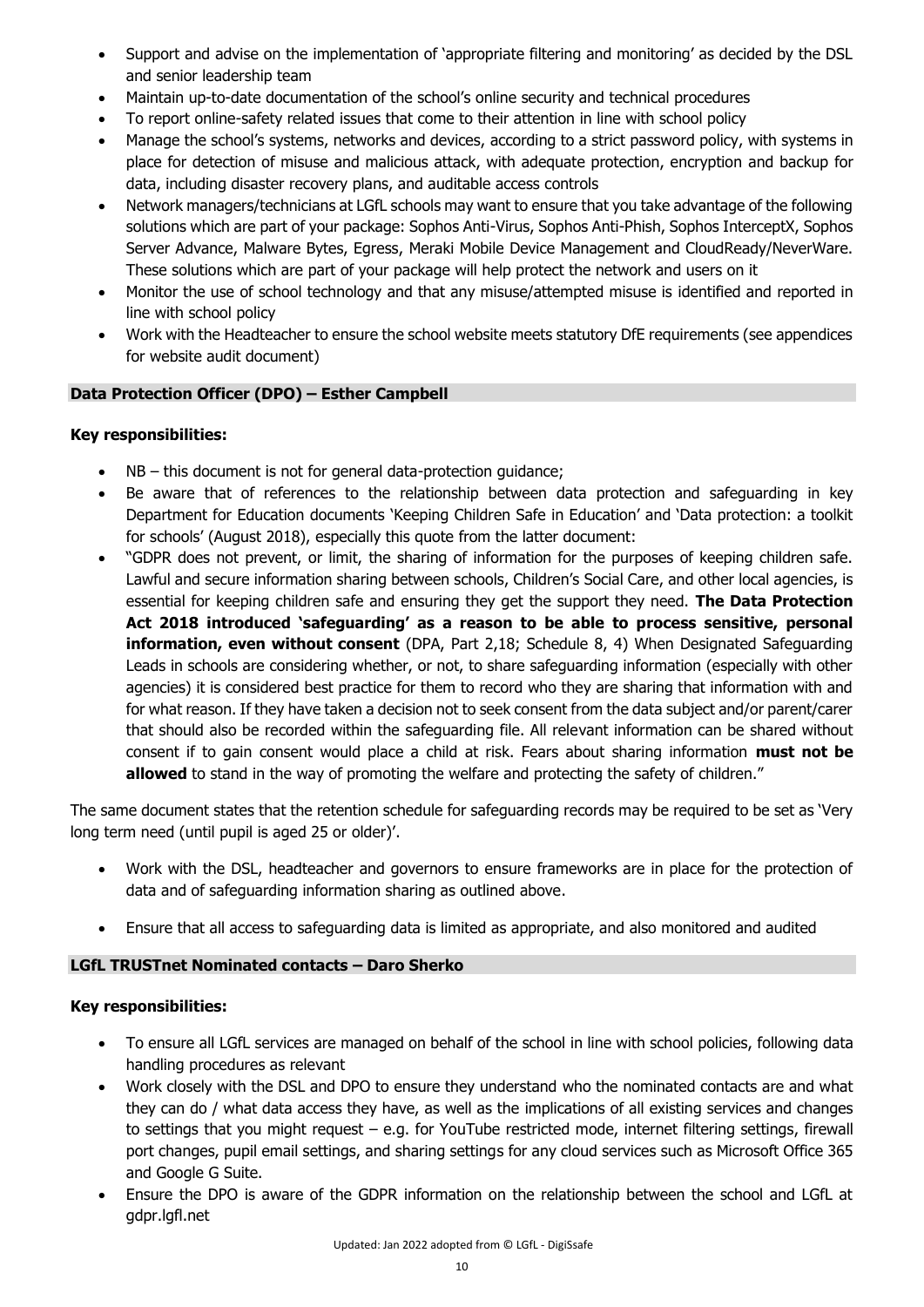## <span id="page-10-0"></span>**Key responsibilities:**

- Read, understand, sign and adhere to an acceptable use policy (AUP)
- Report any concerns, no matter how small, to the designated safety lead / online safety coordinator as named in the AUP
- Maintain an awareness of current online safety issues and guidance
- Model safe, responsible and professional behaviours in their own use of technology at school and as part of remote teaching or any online communications

## <span id="page-10-1"></span>**Pupils**

## **Key responsibilities:**

- Read, understand, sign and adhere to the student/pupil acceptable use policy and review this annually
- Treat home learning during any isolation/quarantine or bubble/school lockdown in the same way as regular learning in school and behave as if a teacher or parent were watching the screen
- Avoid any private communication or use of personal logins/systems to communicate with or arrange meetings with school staff or tutors
- Understand the importance of reporting abuse, misuse or access to inappropriate materials, including any concerns about a member of school staff or a supply teacher or online tutor
- Know what action to take if they or someone they know feels worried or vulnerable when using online technology, at school, home or anywhere else
- To understand the importance of adopting safe and responsible behaviours and good online safety practice when using digital technologies outside of school and realise that the school's acceptable use policies cover actions out of school, including on social media
- Remember the rules on the misuse of school technology devices and logins used at home should be used just like if they were in full view of a teacher.
- Understand the benefits/opportunities and risks/dangers of the online world and know who to talk to at school or outside school if there are problems

## <span id="page-10-2"></span>**Parents/carers**

## **Key responsibilities:**

- Read, sign and promote the school's parental acceptable use policy (AUP) and read the pupil AUP and encourage their children to follow it
- Consult with the school if they have any concerns about their children's and others' use of technology
- Promote positive online safety and model safe, responsible and positive behaviours in their own use of technology, including on social media: not sharing other's images or details without permission and refraining from posting negative, threatening or violent comments about others, including the school staff, volunteers, governors, contractors, pupils or other parents/carers.
- Encourage children to engage fully in home-learning during any period of isolation/quarantine or bubble/school closure and flag any concerns
- Support the child during remote learning to avoid video calls in a bedroom if possible and if not, to ensure the child is fully dressed and not in bed, with the camera pointing away from bed/bedding/personal information etc. and the background blurred or changed where possible
- If organising private online tuition, remain in the room if possible, ensure the child knows the tutors should not arrange new sessions directly with the child or attempt to communicate privately. Further advice is available in the Online Tutors – Guidance for Parents and Carers poster at parentsafe.lgfl.net, which is a dedicated parent portal offering updated advice and resources to help parents keep children safe online

## **External groups including parent associations**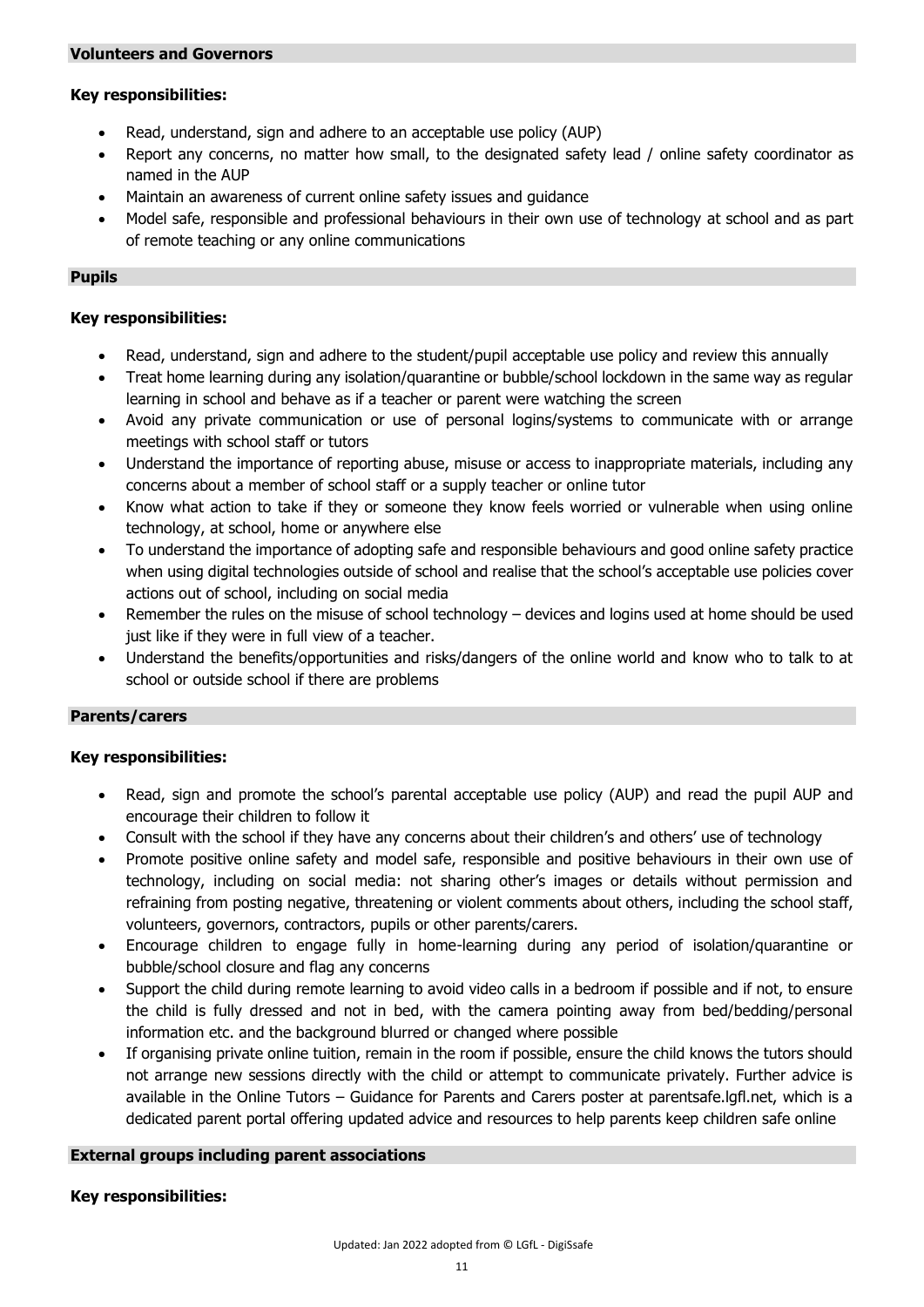- Any external individual/organisation will sign an acceptable use policy prior to using technology or the internet within school
- Support the school in promoting online safety and data protection
- Model safe, responsible, respectful and positive behaviours in their own use of technology, including on social media: not sharing other's images or details without permission and refraining from posting negative, threatening or violent comments about others, including the school staff, volunteers, governors, contractors, pupils or other parents/carers

## <span id="page-11-0"></span>**Education and curriculum**

The following subjects have the clearest online safety links (see the relevant role descriptors above for more information):

- PSHE
- Relationships education, relationships and sex education (RSE) and health
- Computing

However, as stated in the role descriptors above, it is the role of all staff to identify opportunities to thread online safety through all school activities, both outside the classroom and within the curriculum, supporting curriculum/stage/subject leads, and making the most of unexpected learning opportunities as they arise (which have a unique value for pupils)

Whenever overseeing the use of technology (devices, the internet, new technology such as augmented reality, etc) in school or setting as homework tasks, all staff should encourage sensible use, monitor what pupils/students are doing and consider potential dangers and the age appropriateness of websites (ask your DSL what appropriate filtering and monitoring policies are in place).

Equally, all staff should carefully supervise and guide pupils when engaged in learning activities involving online technology (including, extra-curricular and extended school activities if relevant), supporting them with search skills, critical thinking (e.g. fake news), age appropriate materials and signposting, and legal issues such as copyright and data law. [saferesources.lgfl.net](https://saferesources.lgfl.net/) has regularly updated theme-based resources, materials and signposting for teachers and parents.

At George Spicer, we recognise that online safety and broader digital resilience must be thread throughout the curriculum and that is why we are working to adopt the cross-curricular framework 'Education for a Connected World – 2020 edition' from UKCIS (the UK Council for Internet Safety.)

## <span id="page-11-1"></span>**Handling online-safety concerns and incidents**

It is vital that all staff recognise that online-safety is a part of safeguarding (as well as being a curriculum strand of Computing, PSHE/RSHE and Citizenship.)

General concerns must be handled in the same way as any other safeguarding concern; safeguarding is often referred to as a jigsaw puzzle, so all stakeholders should err on the side of talking to the online safety lead / designated safeguarding lead to contribute to the overall picture or highlight what might not yet be a problem.

Support staff will often have a unique insight and opportunity to find out about issues first in the playground, corridors, toilets and other communal areas outside the classroom (particularly relating to bullying and sexual harassment and violence).

School procedures for dealing with online-safety will be mostly detailed in the following policies (primarily in the first key document):

- Child Protection Policy and procedures
- Anti-Bullying Policy
- Behaviour Policy (including school sanctions)
- Acceptable Use Policies
- Data Protection Policy, agreements and other documentation (e.g. privacy statement and consent forms for data sharing, image use etc)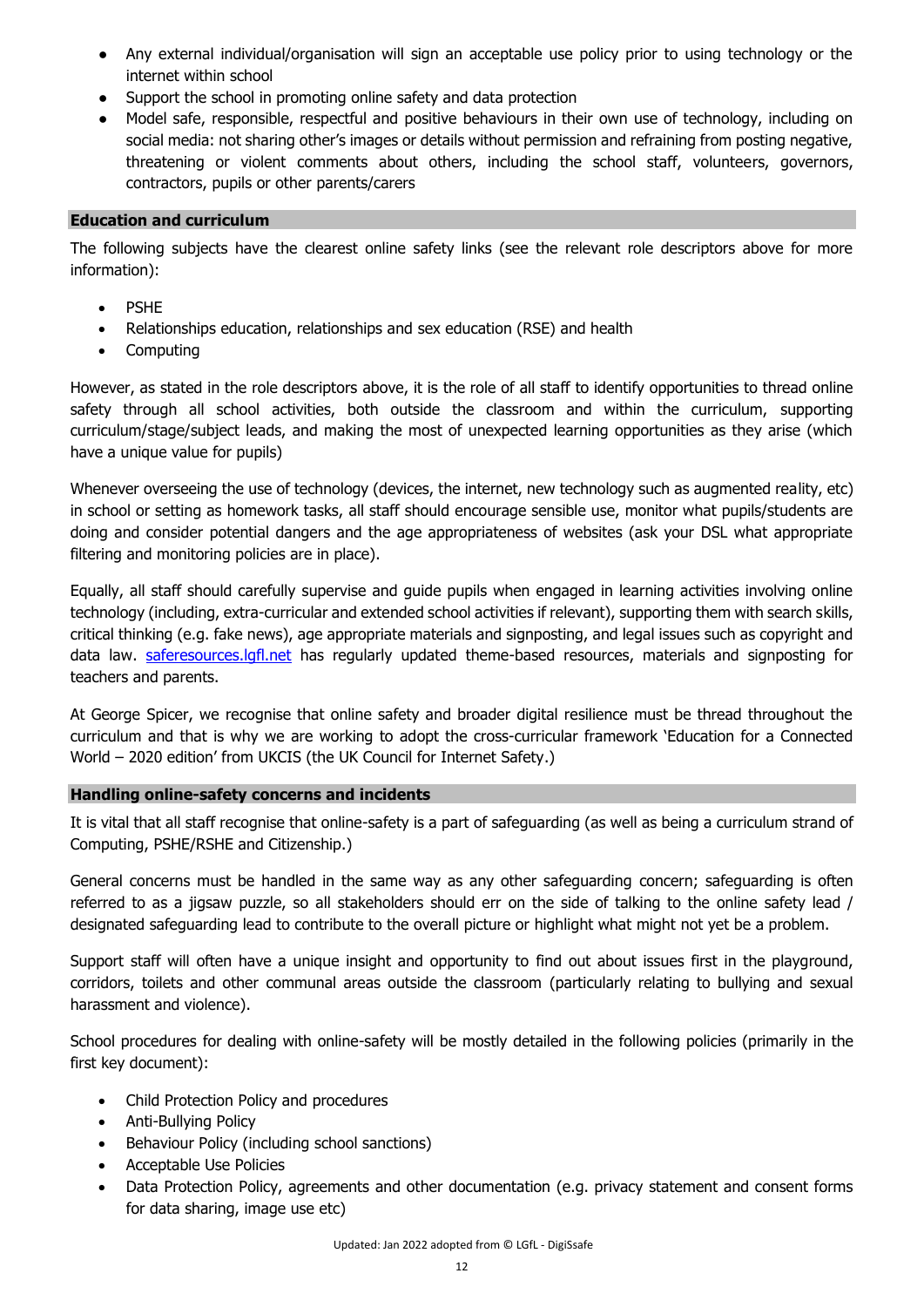This school commits to take all reasonable precautions to ensure online safety, but recognises that incidents will occur both inside school and outside school (and that those from outside school will continue to impact on pupils when they come into school or during extended periods away from school.) All members of the school are encouraged to report issues swiftly to allow us to deal with them quickly and sensitively through the school's escalation processes.

Any suspected online risk or infringement should be reported to the designated safeguarding lead on the same day – where clearly urgent, it will be made by the end of the lesson.

Any concern/allegation about staff misuse is always referred directly to the Headteacher, unless the concern is about the Headteacher in which case the compliant is referred to the Chair of Governors and the LADO (Local Authority's Designated Officer). Staff may also use the NSPCC Whistleblowing Helpline.

The school will actively seek support from other agencies as needed (i.e. the local authority, LGfL, UK Safer Internet Centre's Professionals' Online Safety Helpline, NCA CEOP, Prevent Officer, Police, IWF). We will inform parents/carers of online-safety incidents involving their children, and the Police where staff or pupils engage in or are subject to behaviour which we consider is particularly disturbing or breaks the law.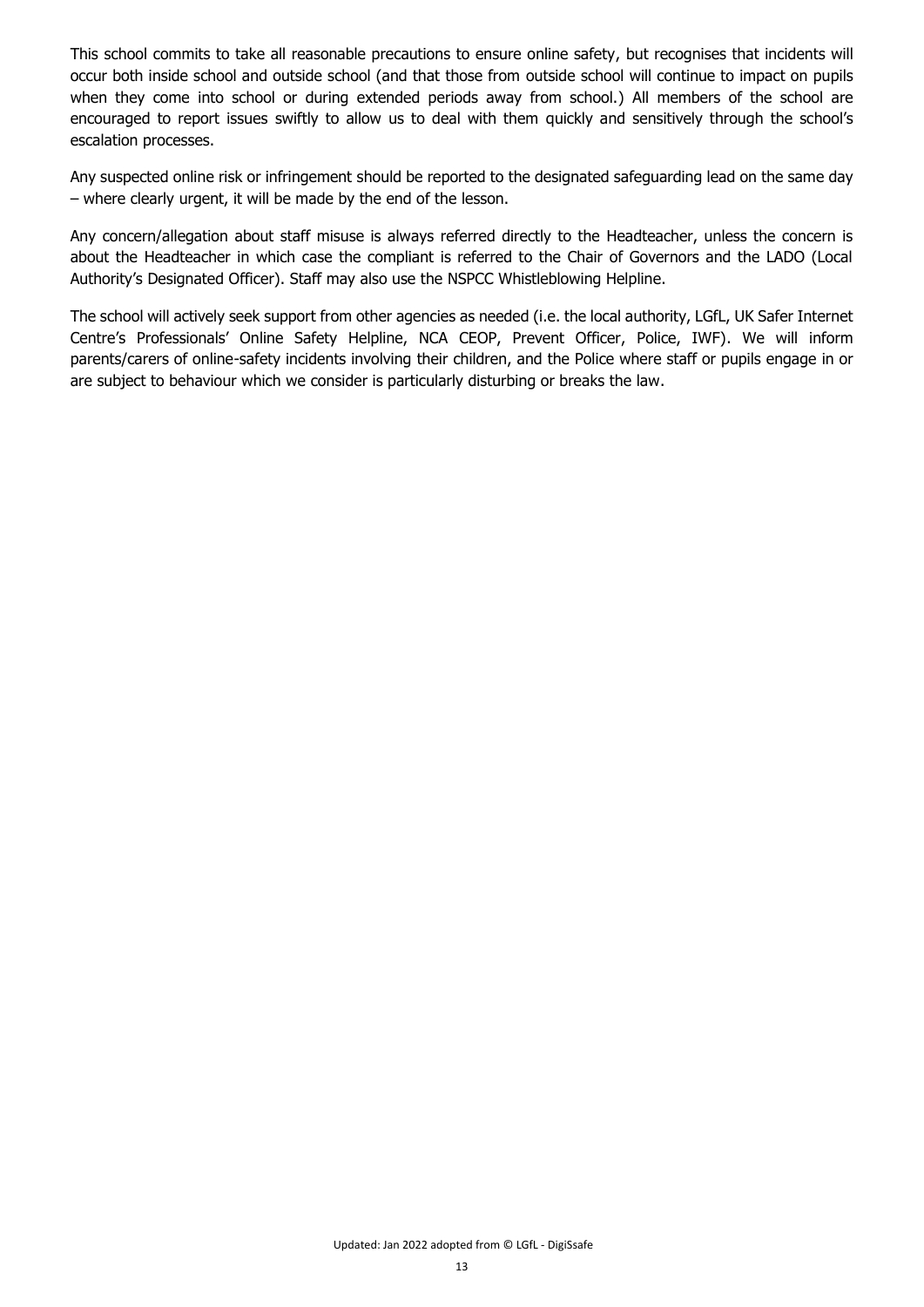#### <span id="page-13-0"></span>**Actions where there are concerns about a child**

The following flow chart (it cannot be edited) is taken from page 22 of Keeping Children Safe in Education 2021 as the key education safeguarding document. As outlined previously, online safety concerns are no different to any other safeguarding concern. These are logged through our Safeguard online system. If you have any concerns or issues completing this then please let a member of the designated Safeguarding team know.



circumstances improve - the child's best interests must always come first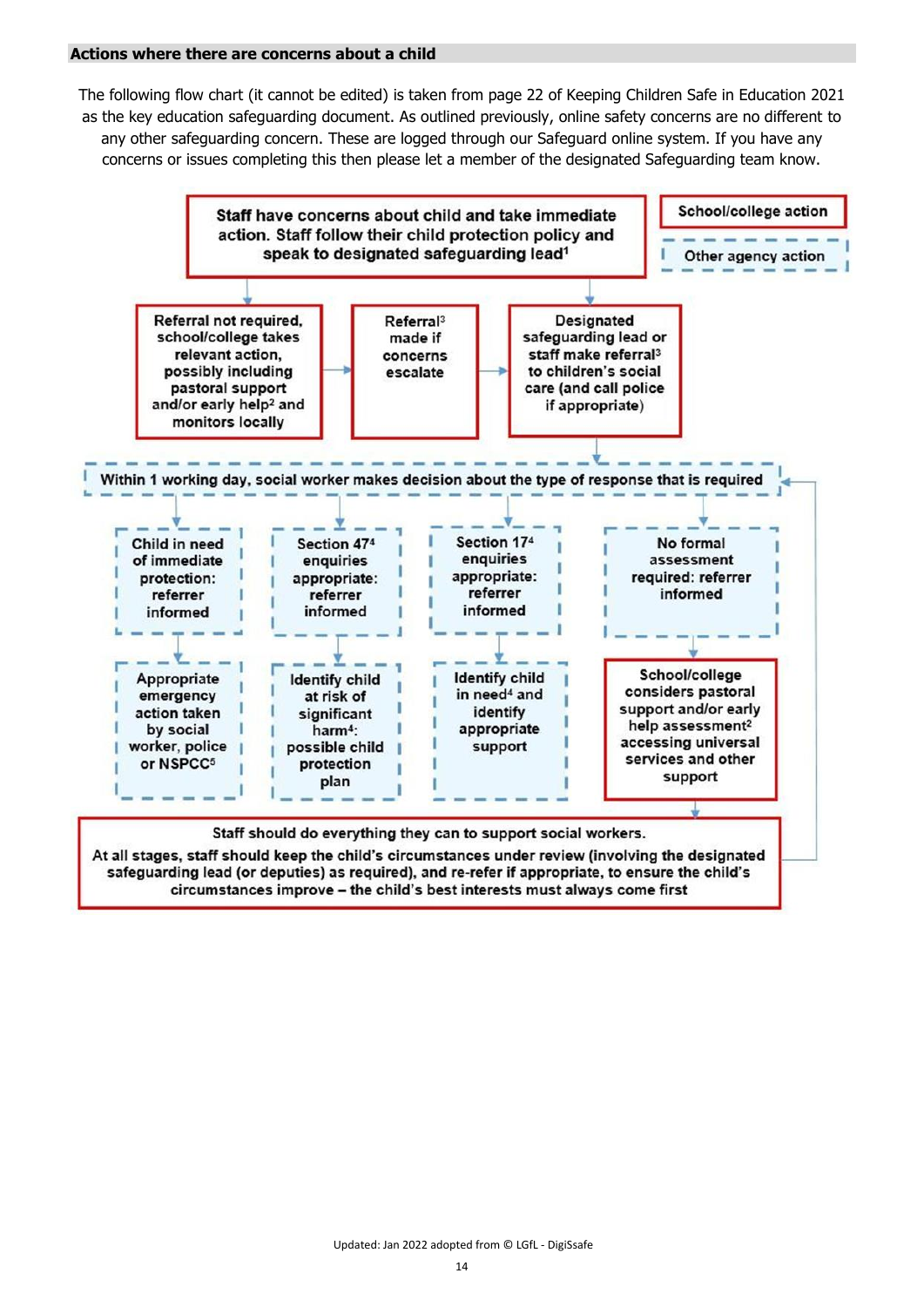#### <span id="page-14-0"></span>**Sexting – sharing nudes and semi-nudes**

All schools (regardless of phase) should refer to the updated UK Council for Internet Safety (UKCIS) guidance on sexting - now referred to as Sharing nudes and semi-nudes: advice for education settings to avoid unnecessary criminalisation of children. NB - where one of the parties is over 18, this is no longer sexting but child sexual abuse.

There is a one-page overview called Sharing nudes and semi-nudes: how to respond to an incident for all staff (not just classroom-based staff) to read, in recognition of the fact that it is mostly someone other than the designated safeguarding lead (DSL) or online safety lead to first become aware of an incident, and it is vital that the correct steps are taken. Staff other than the DSL must not attempt to view, share or delete the image or ask anyone else to do so, but to go straight to the DSL.

The school DSL will in turn use the full guidance document, Sharing nudes and semi-nudes – advice for educational settings to decide next steps and whether other agencies need to be involved.



## **\*Consider the 5 points for immediate referral at initial review:**

1. The incident involves an adult

2. There is reason to believe that a child or young person has been coerced, blackmailed or groomed, or there are concerns about their capacity to consent (for example, owing to special educational needs)

3. What you know about the images or videos suggests the content depicts sexual acts which are unusual for the young person's developmental stage, or are violent

4. The images involves sexual acts and any pupil in the images or videos is under 13

5. You have reason to believe a child or young person is at immediate risk of harm owing to the sharing of nudes and seminudes, for example, they are presenting as suicidal or self-harming

It is important that everyone understands that whilst sexting is illegal, pupils/students can come and talk to members of staff if they have made a mistake or had a problem in this area.

The documents referenced above and materials to support teaching about sexting can be found at sexting.lgfl.net What to do if an incident involving 'sexting' comes to your attention Report it to your Designated Safeguarding Lead (DSL) immediately.

- Never view, download or share the imagery yourself, or ask a child to share or download this is illegal.
- If you have already viewed the imagery by accident (e.g. if a young person has showed it to you before you could ask them not to), report this to the DSL.
- Do not delete the imagery or ask the young person to delete it.
- Do not ask the young person(s) who are involved in the incident to disclose information regarding the imagery. This is the responsibility of the DSL.
- Do not share information about the incident to other members of staff, the young person(s) it involves or their, or other, parents and/or carers.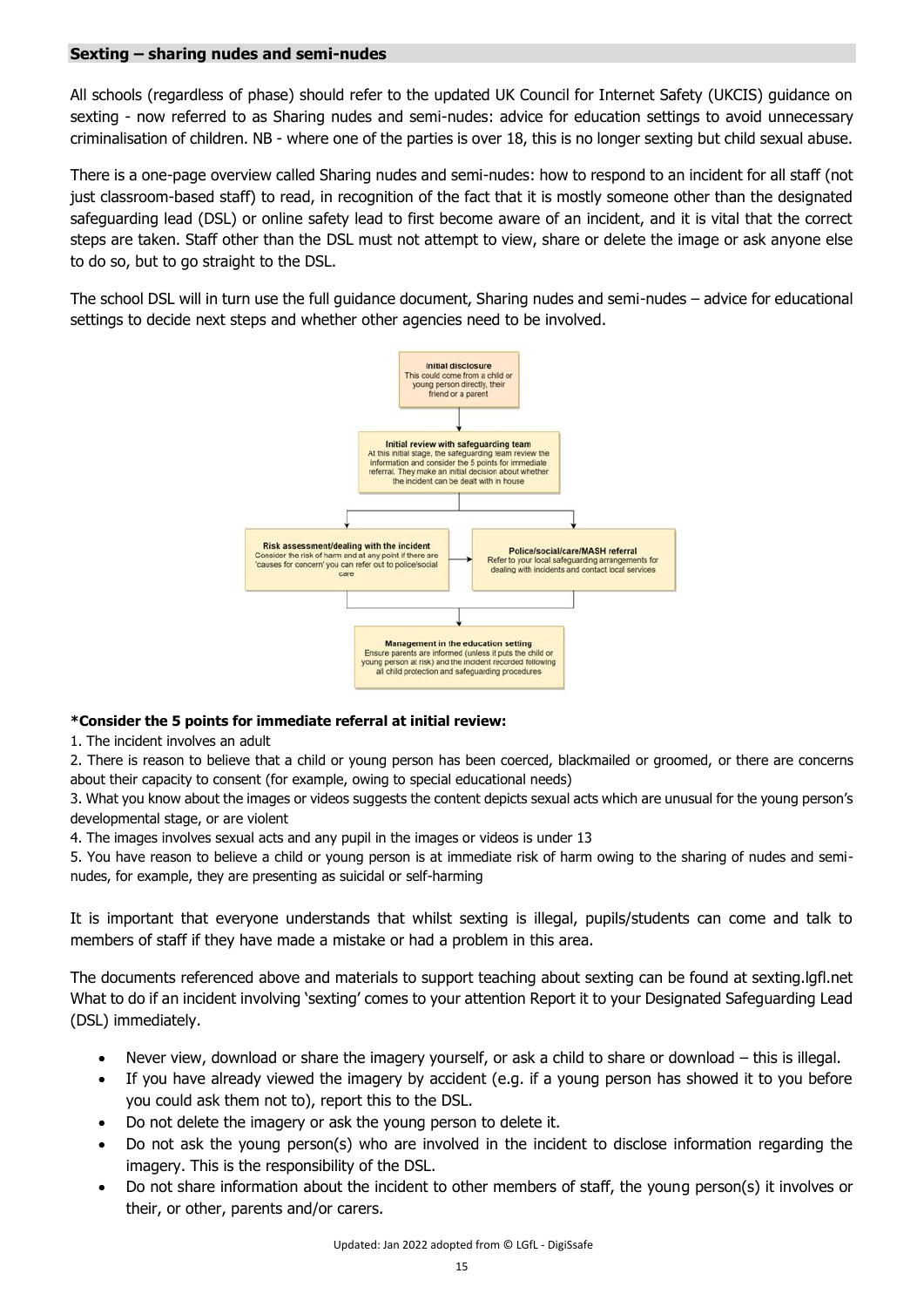- Do not say or do anything to blame or shame any young people involved.
- Do explain to them that you need to report it and reassure them that they will receive support and help from the DSL. If a 'sexting' incident comes to your attention, report it to your DSL. Your school's safeguarding policies should outline codes of practice to be followed.

The school DSL will in turn use the full guidance document, [Sexting in Schools and Colleges](https://assets.publishing.service.gov.uk/government/uploads/system/uploads/attachment_data/file/759007/6_2939_SP_NCA_Sexting_In_Schools_FINAL_Update_Jan17.pdf?_ga=2.234231390.111664464.1566901980-1789411468.1557215460) to decide next steps and whether other agencies need to be involved.

It is important that everyone understands that whilst sexting is illegal, pupils/students can come and talk to members of staff if they have made a mistake or had a problem in this area.

### <span id="page-15-0"></span>**Upskirting**

It is important that everyone understands that upskirting (taking a photo of someone under their clothing, not necessarily a skirt) is now a criminal offence, as highlighted in Keeping Children Safe in Education and that pupils/students can come and talk to members of staff if they have made a mistake or had a problem in this area.

### <span id="page-15-1"></span>**Bullying**

Online bullying should be treated like any other form of bullying and the school bullying policy should be followed for online bullying, which may also be referred to as cyberbullying, including issues arising as banter.

### <span id="page-15-2"></span>**Sexual violence and harassment**

DfE guidance on sexual violence and harassment is referenced in Keeping Children Safe in Education and also a document in its own right. It is useful for all staff to be aware of this guidance: paragraphs 45-49 cover the immediate response to a report and confidentiality which is highly relevant for all staff; the case studies section provides a helpful overview of some of the issues which may arise.

Any incident of sexual harassment or violence (online or offline) should be reported to the DSL who will follow the full guidance. Staff should work to foster a zero-tolerance culture. The guidance stresses that schools must take all forms of sexual violence and harassment seriously, explaining how it exists on a continuum and that behaviours incorrectly viewed as 'low level' are treated seriously and not allowed to perpetuate. The document makes specific reference to behaviours such as bra-strap flicking and the careless use of language.

## <span id="page-15-3"></span>**Misuse of school technology (devices, systems, networks or platforms)**

Clear and well communicated rules and procedures are essential to govern pupil and adult use of school networks, connections, internet connectivity and devices, cloud platforms and social media (both when on school site and outside of school)

These are defined in the relevant Acceptable Use Policies as well as in this document, for example in the sections relating to the professional and personal use of school platforms/networks/clouds, device and other technology.

Where pupils contravene these rules, the school behaviour policy will be applied; where staff contravene these rules, action will be taken as outlined in staff code of conduct/handbook.

It is necessary to reinforce these as usual at the beginning of any school year but also to remind pupils that the same applies for home learning that may take place in future periods of absence/closure/quarantine etc.

Further to these steps, the school reserves the right to withdraw  $-$  temporarily or permanently  $-$  any or all access to such technology, or the right to bring devices onto school property.

#### <span id="page-15-4"></span>**Social media incidents**

See the social media section later in this document for rules and expectations of behaviour for children and adults in the George Spicer Community. These are also governed by school Acceptable Use Policies.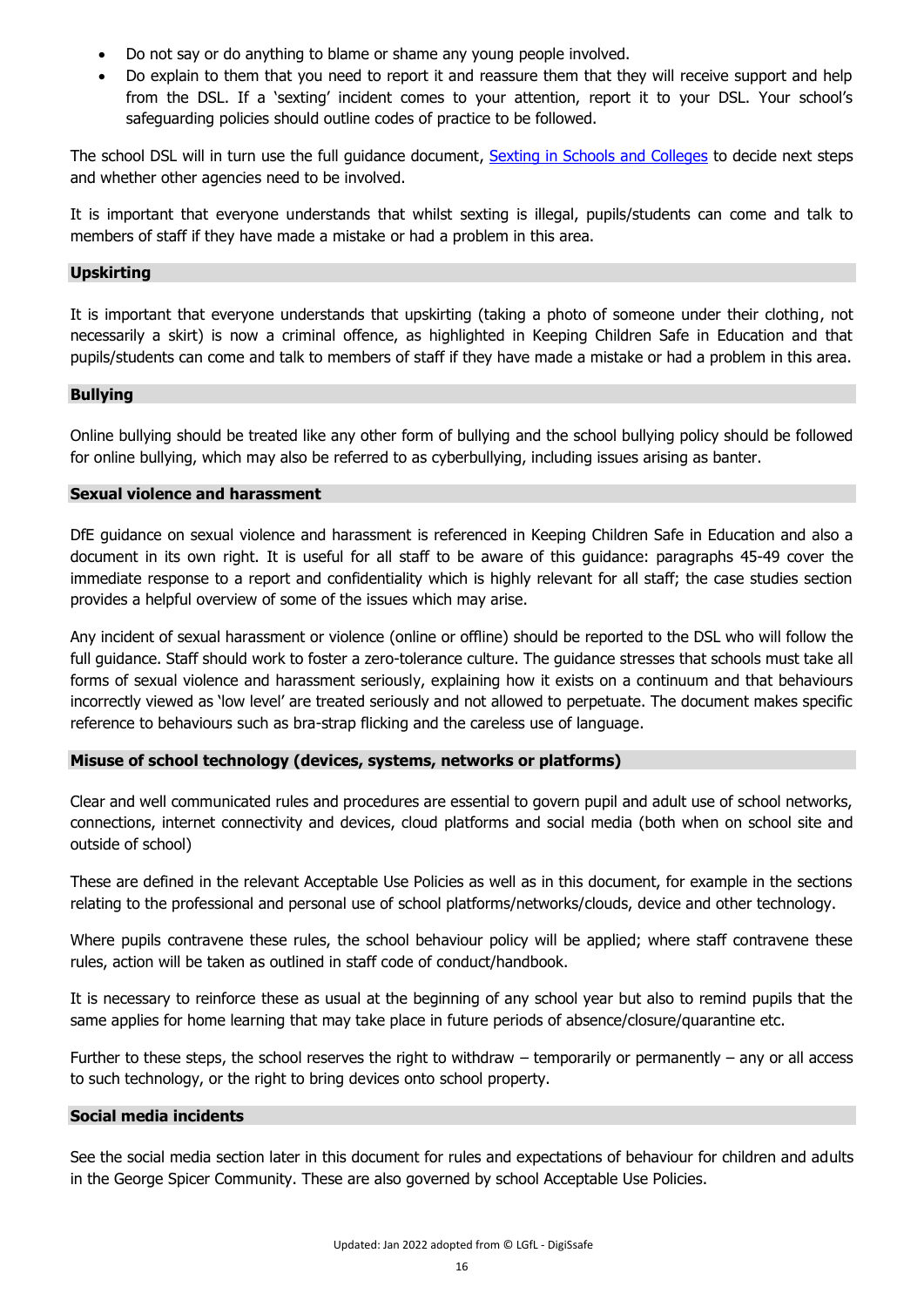Breaches will be dealt with in line with the school behaviour policy (for pupils) or code of conduct/handbook (for staff).

Further to this, where an incident relates to an inappropriate, upsetting, violent or abusive social media post by a member of the school community, George Spicer will request that the post be deleted and will expect this to be actioned promptly.

Where an offending post has been made by a third party, the school may report it to the platform it is hosted on, and may contact the Professionals' Online Safety Helpline, POSH (run by the UK Safe Internet Centre) for support or help to accelerate this process.

### <span id="page-16-0"></span>**Data protection and data security**

There are references to the relationship between data protection and safeguarding in key Department for Education documents 'Keeping Children Safe in Education' and 'Data protection: a toolkit for schools' (August 2018), which the DPO and DSL will seek to apply. This quote from the latter document is useful for all staff – note the red and purple highlights:

"**GDPR does not prevent, or limit, the sharing of information for the purposes of keeping children safe.** Lawful and secure information sharing between schools, Children's Social Care, and other local agencies, is essential for keeping children safe and ensuring they get the support they need. **The Data Protection Act 2018 introduced 'safeguarding' as a reason to be able to process sensitive, personal information, even without consent** (DPA, Part 2,18; Schedule 8, 4) When Designated Safeguarding Leads in schools are considering whether, or not, to share safeguarding information (especially with other agencies) **it is considered best practice for them to record who they are sharing that information with and for what reason. If they have taken a decision not to seek consent from the data subject and/or parent/carer that should also be recorded within the safeguarding file. All relevant information can be shared without consent if to gain consent would place a child at risk. Fears about sharing information must not be allowed to stand in the way of promoting the welfare and protecting the safety of children**."

All pupils, staff, governors, volunteers, contractors and parents are bound by the school's data protection policy and agreements, which can be found here.

Rigorous controls on the LGfL network, USO sign-on for technical services, firewalls and filtering all support data protection. The following data security products are also used to protect the integrity of data, which in turn supports data protection: USO sign on for LGfL services, Sophos Anti-Virus, Sophos Anti-Phish, Sophos InterceptX, Sophos Server Advance, Malware Bytes, Egress, Meraki Mobile Device Management and CloudReady/NeverWare.

The headteacher, data protection officer and governors work together to ensure a GDPR-compliant framework for storing data, but which ensures that child protection is always put first and data-protection processes support careful and legal sharing of information.

Staff are reminded that all safeguarding data is highly sensitive and should be treated with the strictest confidentiality at all times, and only shared via approved channels to colleagues or agencies with appropriate permissions. The use of USO-FX / Egress to encrypt all non-internal emails is compulsory for sharing pupil data. If this is not possible, the DPO and DSL should be informed in advance.

## <span id="page-16-1"></span>**Appropriate filtering and monitoring**

Keeping Children Safe in Education obliges schools to "ensure appropriate filters and appropriate monitoring systems are in place [and] not be able to access harmful or inappropriate material [but at the same time] be careful that "over blocking" does not lead to unreasonable restrictions as to what children can be taught with regards to online teaching and safeguarding."

At this school, the internet connection is provided by LGfL. This means we have a dedicated and secure, schoolsafe connection that is protected with firewalls and multiple layers of security, including a web filtering system called WebScreen 3, which is made specifically to protect children in schools.

There are three types of appropriate monitoring identified by the Safer Internet Centre. These are: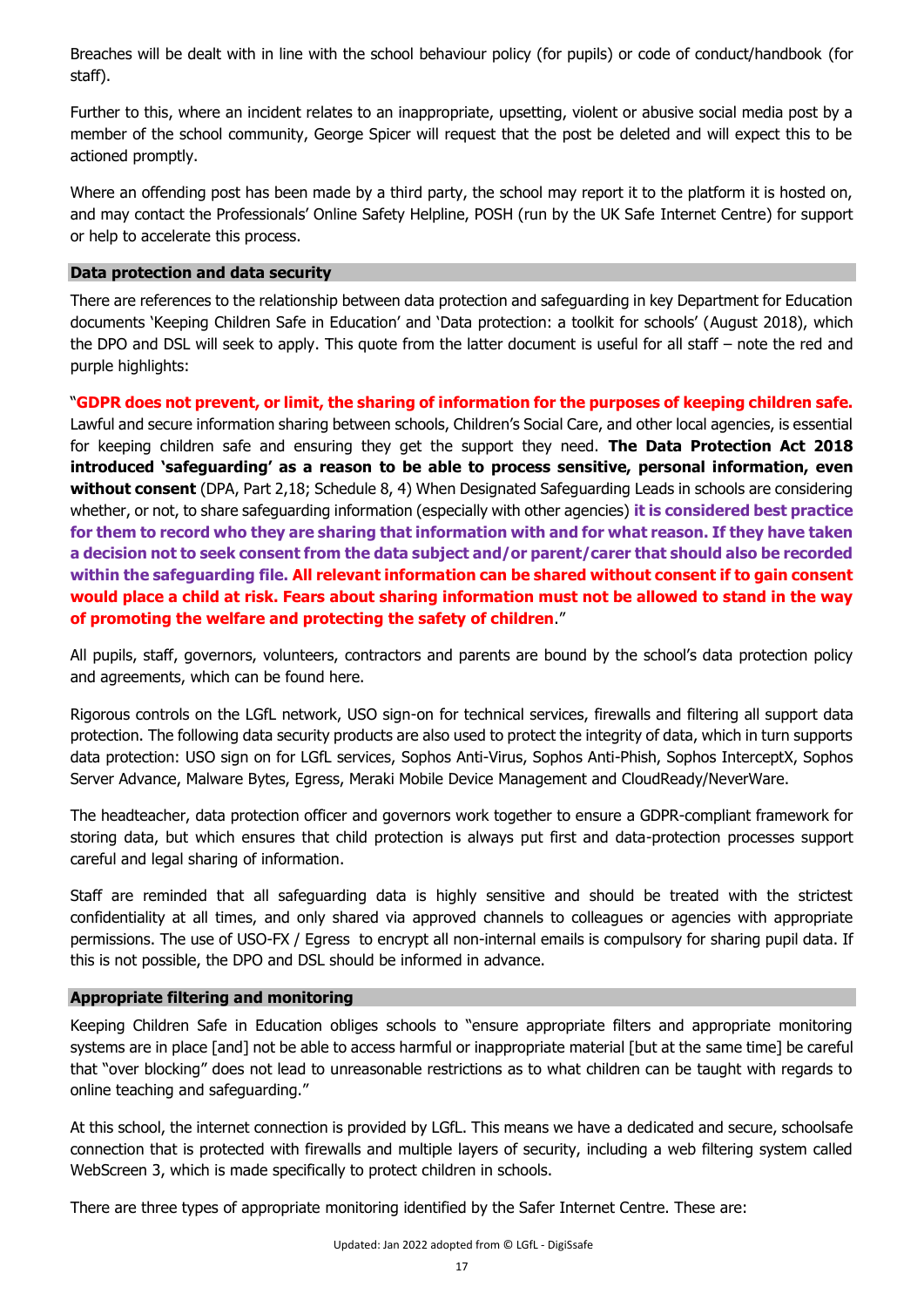- 1. Physical monitoring (adult supervision in the classroom, at all times)
- 2. Internet and web access
- 3. Active/Pro-active technology monitoring services

At George Spicer, we have decided that option 1 is appropriate due to the age of our children.

## <span id="page-17-0"></span>**Electronic communications**

### <span id="page-17-1"></span>**Email**

- Pupils at this school use the LondonMail/PupilMail from LGfL for all school emails and Office 365 for online learning through Teams.
- Staff at this school use the Office 365 system for all school emails

Both these systems are linked to the USO authentication system and are fully auditable, trackable and managed by LGfL on behalf of the school. This is for the mutual protection and privacy of all staff, pupils and parents, as well as to support data protection.

General principles for email use are as follows:

- Email is the only means of electronic communication to be used between staff and parents (in both directions) Where possible emails to parents will be sent through the school office to parents. Use of a different platform must be approved in advance by the data-protection officer / headteacher in advance. Any unauthorised attempt to use a different system may be a safeguarding concern or disciplinary matter and should be notified to the DSL (if by a child) or to the Headteacher (if by a staff member).
- Email may only be sent using the email systems above. There should be no circumstances where a private email is used; if this happens by mistake; the DSL/Headteacher/DPO (the particular circumstances of the incident will determine whose remit this is) should be informed immediately.
- Staff or pupil personal data should never be sent/shared/stored on email.
	- $\circ$  If data needs to be shared with external agencies, USO-FX and Egress systems are available from LGfL.
	- $\circ$  Internally, staff should use the school network, including when working from home when remote access is available via the RD Gateway or Office 365
- Appropriate behaviour is expected at all times, and the system should not be used to send inappropriate materials or language which is or could be construed as bullying, aggressive, rude, insulting, illegal or otherwise inappropriate, or which (for staff) might bring the school into disrepute or compromise the professionalism of staff
- Staff are NOT allowed to use the email system for personal use and should be aware that all use is monitored, their emails may be read and the same rules of appropriate behaviour apply at all times. Emails using inappropriate language, images, malware or to adult sites may be blocked and not arrive at their intended destination.

## <span id="page-17-2"></span>**School website**

The school website is a key public-facing information portal for the school community (both existing and prospective stakeholders) with a key reputational value. The Headteacher and Governors have delegated has been the day-today responsibility of updating the content of the website to Maria Atkinson and Daro Sherko. The site is managed by / hosted by e4education.

The DfE has determined information which must be available on a school website.

Where other staff submit information for the website, they are asked to remember:

 Schools have the same duty as any person or organisation to respect and uphold copyright law – schools have been fined thousands of pounds for copyright breaches. Sources must always be credited and material only used with permission. If in doubt, check with school business manager. There are many open-access libraries of high-quality public-domain images that can be used.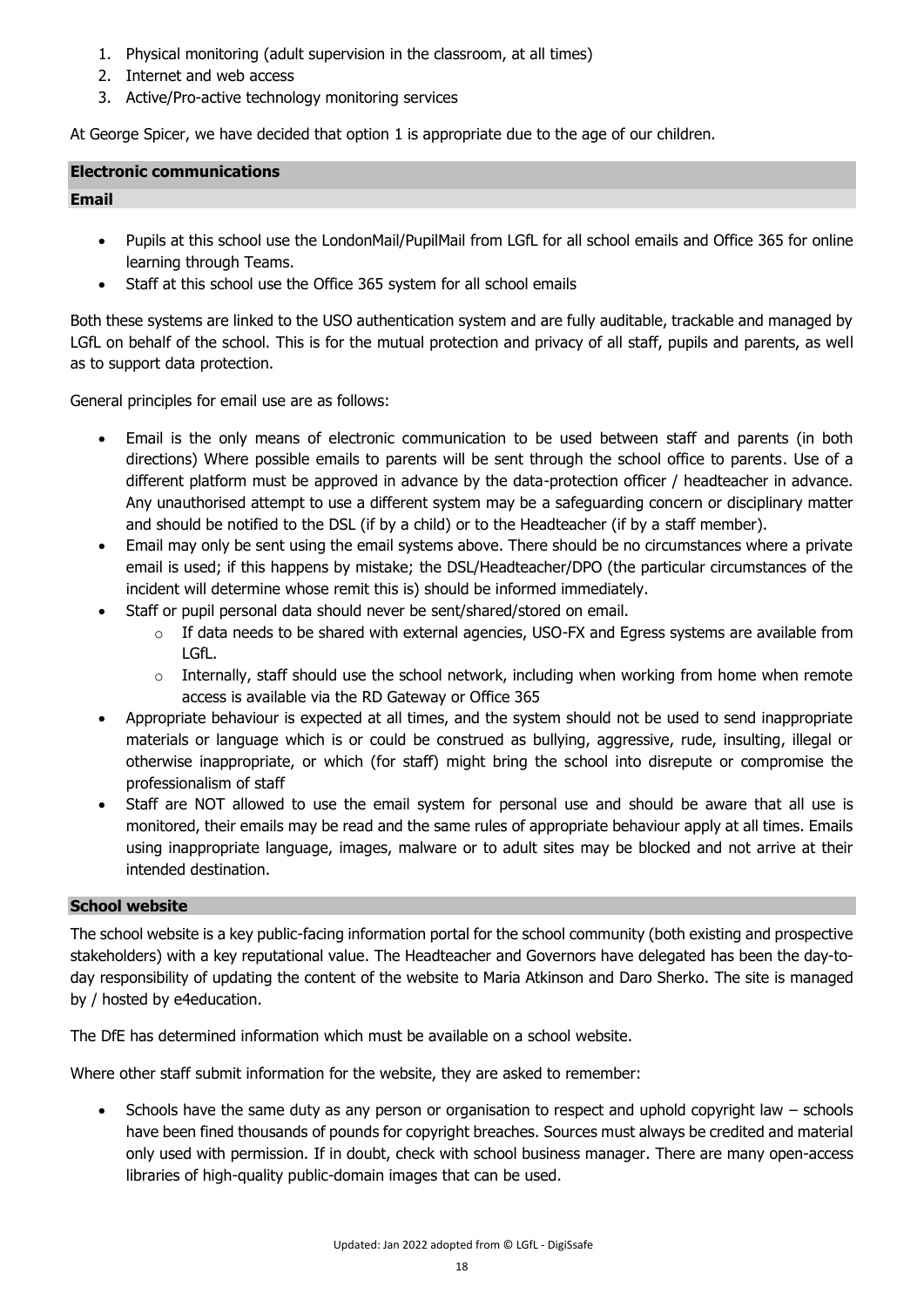Where pupil work, images or videos are published on the website, their identities are protected and full names are not published (remember also not to save images with a filename that includes a pupil's full name).

# <span id="page-18-0"></span>**Cloud platforms**

For online safety, basic rules of good password hygiene ("Treat your password like your toothbrush –never share it with anyone!"), expert administration and training can help to keep staff and pupils safe, and to avoid incidents. The data protection officer and network manager analyse and document systems and procedures before they are implemented, and regularly review them.

The following principles apply:

- Privacy statements inform parents and children (13+) when and what sort of data is stored in the cloud
- The DPO approves new cloud systems, what may or may not be stored in them and by whom. This is noted in a DPIA (data-protection impact statement) and parental permission is sought
- Regular training ensures all staff understand sharing functionality and this is audited to ensure that pupil data is not shared by mistake. Open access or widely shared folders are clearly marked as such
- Staff are only given access and/or sharing rights when they can demonstrate an understanding of what data may be stored and how it can be seen
- Two-factor authentication is used for access to staff or pupil data
- Pupil images/videos are only made public with parental permission
- Only school-approved platforms are used by students or staff to store pupil work
- All stakeholders understand the difference between consumer and education products (e.g. a private Gmail account or Google Drive and those belonging to a managed educational domain)

## <span id="page-18-1"></span>**Digital images and video**

When a pupil/student joins the school, parents/carers are asked if they give consent for their child's image to be captured in photographs or videos, for what purpose (beyond internal assessment, which does not require express consent) and for how long. Parents answer as follows:

- For displays around the school
- For the newsletter
- For use in paper-based school marketing
- For online prospectus or websites
- For a specific high profile image for display or publication
- For social media

Whenever a photo or video is taken/made, the member of staff taking it will check the latest permissions database before using it for any purpose.

Any pupils shown in public facing materials are never identified with more than first name (and photo file names/tags do not include full names to avoid accidentally sharing them).

All staff are governed by their contract of employment and the school's Acceptable Use Policy, which covers the use of mobile phones/personal equipment for taking pictures of pupils, and where these are stored. At George Spicer Primary school members of staff may occasionally use personal phones to capture photos or videos of pupils, but these will be appropriate, linked to school activities, taken without secrecy and not in a one-to-one situation, and always moved to school storage as soon as possible, after which they are deleted from personal devices or cloud services.

Photos are stored on the school network in line with the retention schedule of the school Data Protection Policy.

Staff and parents are reminded annually and at school events about the importance of not sharing without permission, due to reasons of child protection (e.g. looked-after children often have restrictions for their own protection), data protection, religious or cultural reasons, or simply for reasons of personal privacy.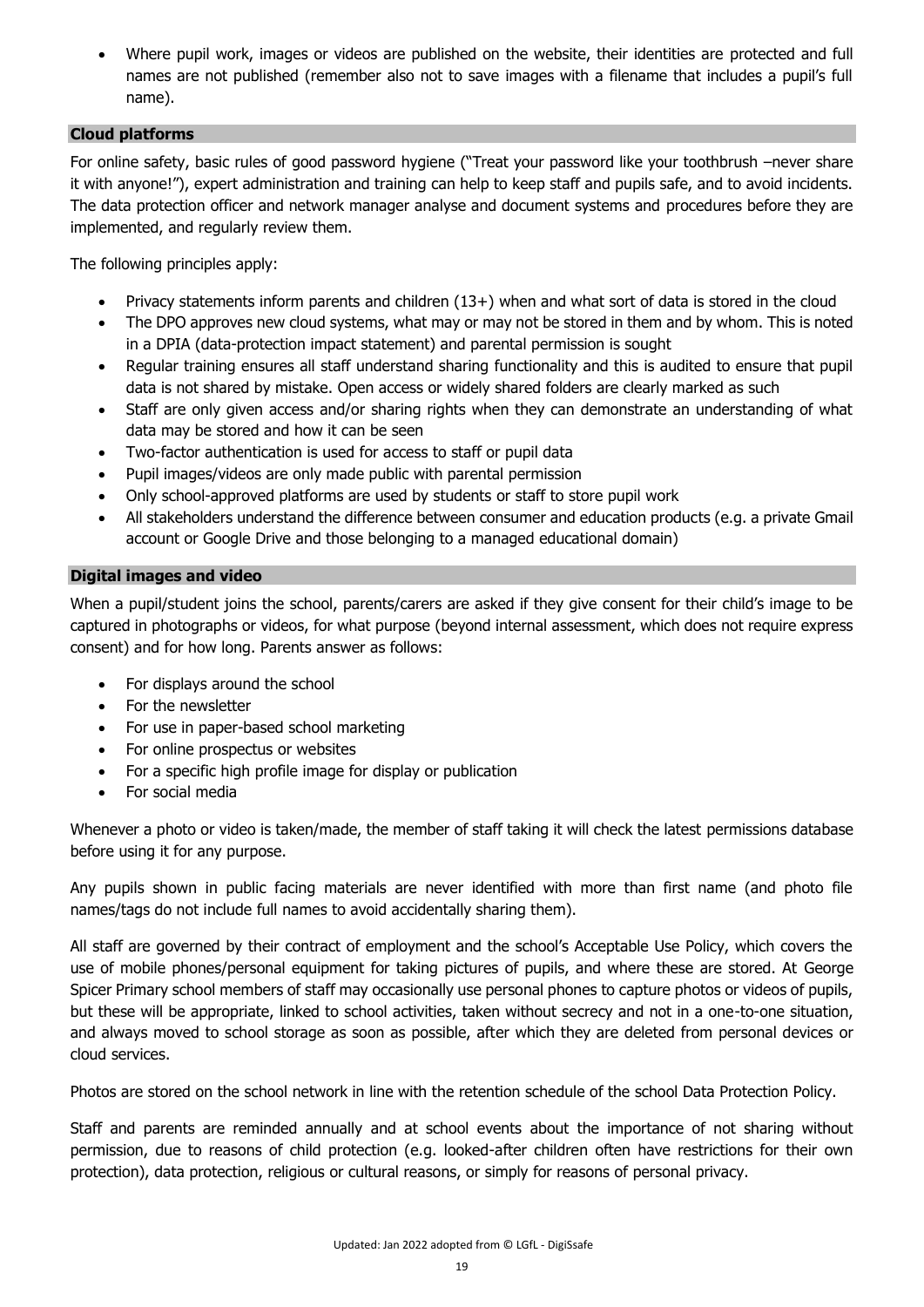We encourage young people to think about their online reputation and digital footprint, so we should be good adult role models by not oversharing (or providing embarrassment in later life – and it is not for us to judge what is embarrassing or not).

Pupils are taught about how images can be manipulated in their online safety education programme and also taught to consider how to publish for a wide range of audiences which might include governors, parents or younger children

Pupils are advised to be very careful about placing any personal photos on social media. They are taught to understand the need to maintain privacy settings so as not to make public, personal information.

Pupils are taught that they should not post images or videos of others without their permission. We teach them about the risks associated with providing information with images (including the name of the file), that reveals the identity of others and their location. We teach them about the need to keep their data secure and what to do if they / or a friend are subject to bullying or abuse.

### <span id="page-19-0"></span>**Social media**

Online Reputation Management (ORM) is about understanding and managing our digital footprint (everything that can be seen or read about the school online). Few parents will apply for a school place without first 'googling' the school, and the Ofsted pre-inspection check includes monitoring what is being said online (Mumsnet is a favourite).

Negative coverage almost always causes some level of disruption. Up to half of all cases dealt with bythe Professionals Online Safety Helpline (POSH:helpine@saferinterbet.org.uk) involve schools' (and staff members') online reputation

Accordingly, we manage and monitor our social media footprint carefully to know what is being said about the school and to respond to criticism and praise in a fair, responsible manner.

The Senior Leadership Team is responsible for managing our Twitter accounts and checking our Wikipedia and Google reviews.

### <span id="page-19-1"></span>**Staff, pupils' and parents' SM presence**

Social media (including here all apps, sites and games that allow sharing and interaction between users) is a fact of modern life, and as a school, we accept that many parents, staff and pupils will use it. However, as stated in the acceptable use policies which all members of the school community sign, we expect everybody to behave in a positive manner, engaging respectfully with the school and each other on social media, in the same way as they would face to face.

This positive behaviour can be summarised as not making any posts which are or could be construed as bullying, aggressive, rude, insulting, illegal or otherwise inappropriate, or which might bring the school or (particularly for staff) teaching profession into disrepute. This applies both to public pages and to private posts, e.g. parent chats, pages or groups.

If parents have a concern about the school, we would urge them to contact us directly and in private to resolve the matter. If an issue cannot be resolved in this way, the school complaints procedure should be followed. Sharing complaints on social media is unlikely to help resolve the matter, but can cause upset to staff, pupils and parents, also undermining staff morale and the reputation of the school (which is important for the pupils we serve).

Many social media platforms have a minimum age of 13, but the school regularly deals with issues arising on social media with pupils/students under the age of 13. We ask parents to respect age ratings on social media platforms wherever possible and not encourage or condone underage use. It is worth noting that following on from the government's Safer Internet Strategy, enforcement and age checking is likely to become more stringent over the coming years.

However, the school has to strike a difficult balance of not encouraging underage use at the same time as needing to acknowledge reality in order to best help our pupils/students to avoid or cope with issues if they arise. Online safety lessons will look at social media and other online behaviour, how to be a good friend online and how to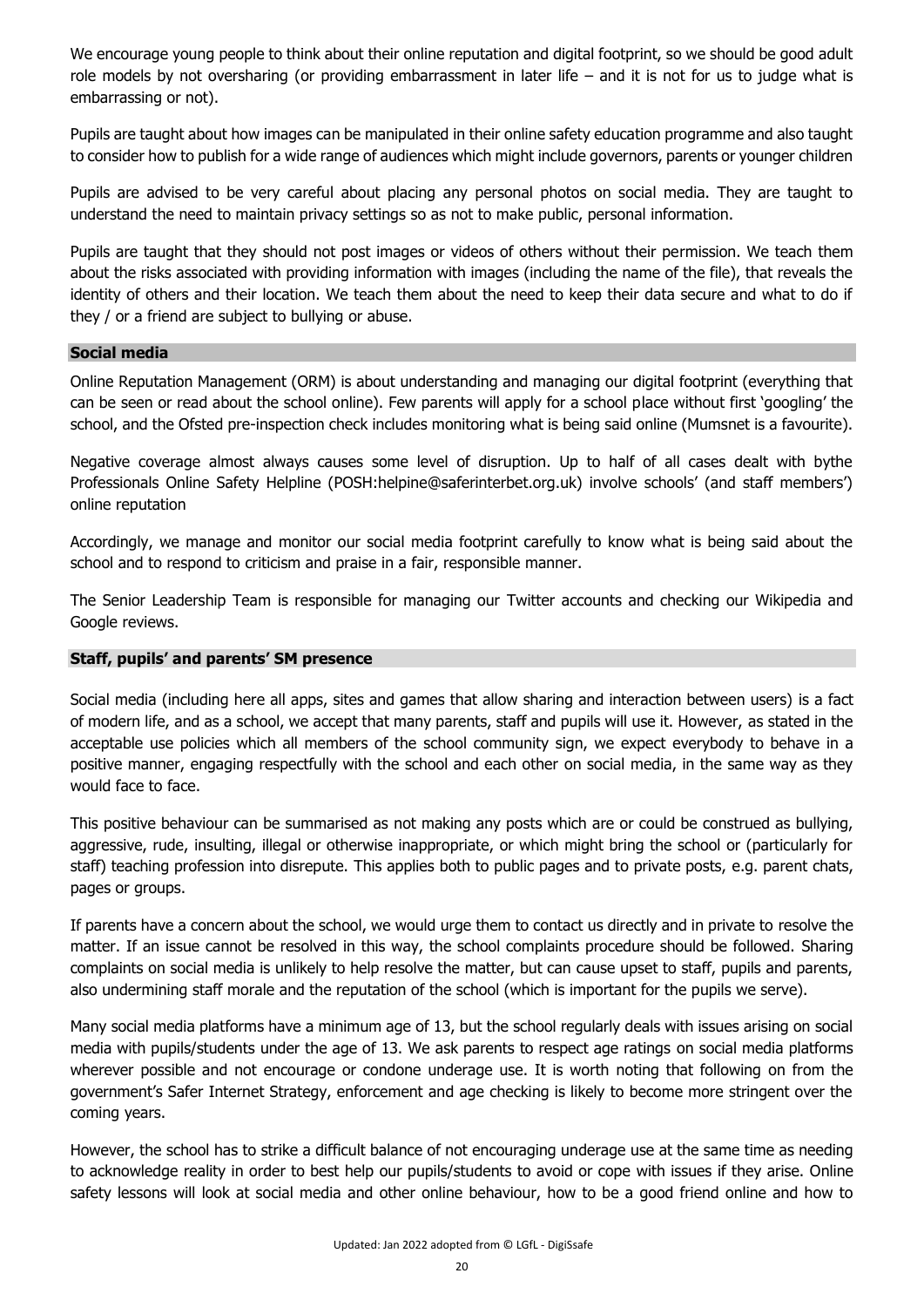report bullying, misuse, intimidation or abuse. However, children will often learn most from the models of behaviour they see and experience, which will often be from adults.

Parents can best support this by talking to their children about the apps, sites and games they use (you don't need to know them – ask your child to explain it to you), with whom, for how long, and when (late at night / in bedrooms is not helpful for a good night's sleep and productive teaching and learning at school the next day).

The school has an official Twitter account managed by staff in school. There is also a facebook page which is managed by parents on the Parents Association (FoGs) with some staff having access to it to monitor interactions. The Facebook page is informative and will respond to general enquiries about the school, but asks parents/carers not to use these channels to communicate about their children.

Email is the official electronic communication channel between parents and the school. However you may receive communications through Marvellous Me which also communicates what the children have been learning and any rewards they may have achieved. This is a fairly new platform which the school plan to use more and actively encourage parents to ensure they have signed up to it.

Pupils are not allowed\* to be 'friends' with or make a friend request\*\* to any staff, governors, volunteers and contractors or otherwise communicate via social media.

Pupils are discouraged from 'following' staff, governor, volunteer or contractor public accounts (e.g. following a staff member with a public Instagram account). However, we accept that this can be hard to control (but this highlights the need for staff to remain professional in their private lives). In the reverse situation, however, staff must not follow such public student accounts.

\* Exceptions may be made, e.g. for pre-existing family links, but these must be approved by the Headteacher/Principal, and should be declared upon entry of the pupil or staff member to the school).

\*\* Any attempt to do so may be a safeguarding concern or disciplinary matter and should be notified to the DSL (if by a child) or to the Headteacher (if by a staff member).

Staff are reminded that they are obliged not to bring the school or profession into disrepute and the easiest way to avoid this is to have the strictest privacy settings and avoid inappropriate sharing and oversharing online. They should never discuss the school or its stakeholders on social media and be careful that their personal opinions might not be attributed to the school, trust or local authority, bringing the school into disrepute.

The serious consequences of inappropriate behaviour on social media are underlined by the fact that during the last 5 years, there have been 263 Prohibition Orders issued by the Teacher Regulation Agency to teaching staff that involved misuse of social media/technology.

All members of the school community are reminded that particularly in the context of social media, it is important to comply with the schools policy on Digital Images and Video and permission is sought before uploading photographs, videos or any other information about other people.

The statements of Acceptable Use Policies (AUPs) which all members of the school community have signed are also relevant to social media activity, as is the school's Data Protection Policy.

## <span id="page-20-0"></span>**Device usage**

Remind those with access to school devices about rules on the misuse of school technology – devices used at home should be used just like if they were in full view of a teacher or colleague. Please read

## <span id="page-20-1"></span>**Personal devices including wearable technology and bring your own device (BYOD)**

 **Pupils/students** are only allowed to bring mobile phones in year 6 when they have permission from the Head teacher to walk home. These phones are given to the office in the morning and locked away and picked up at the end of the day. We encourage parents and children to use older phones which have limited usage so they are less desirable to other children/adults if seen using them outside of school.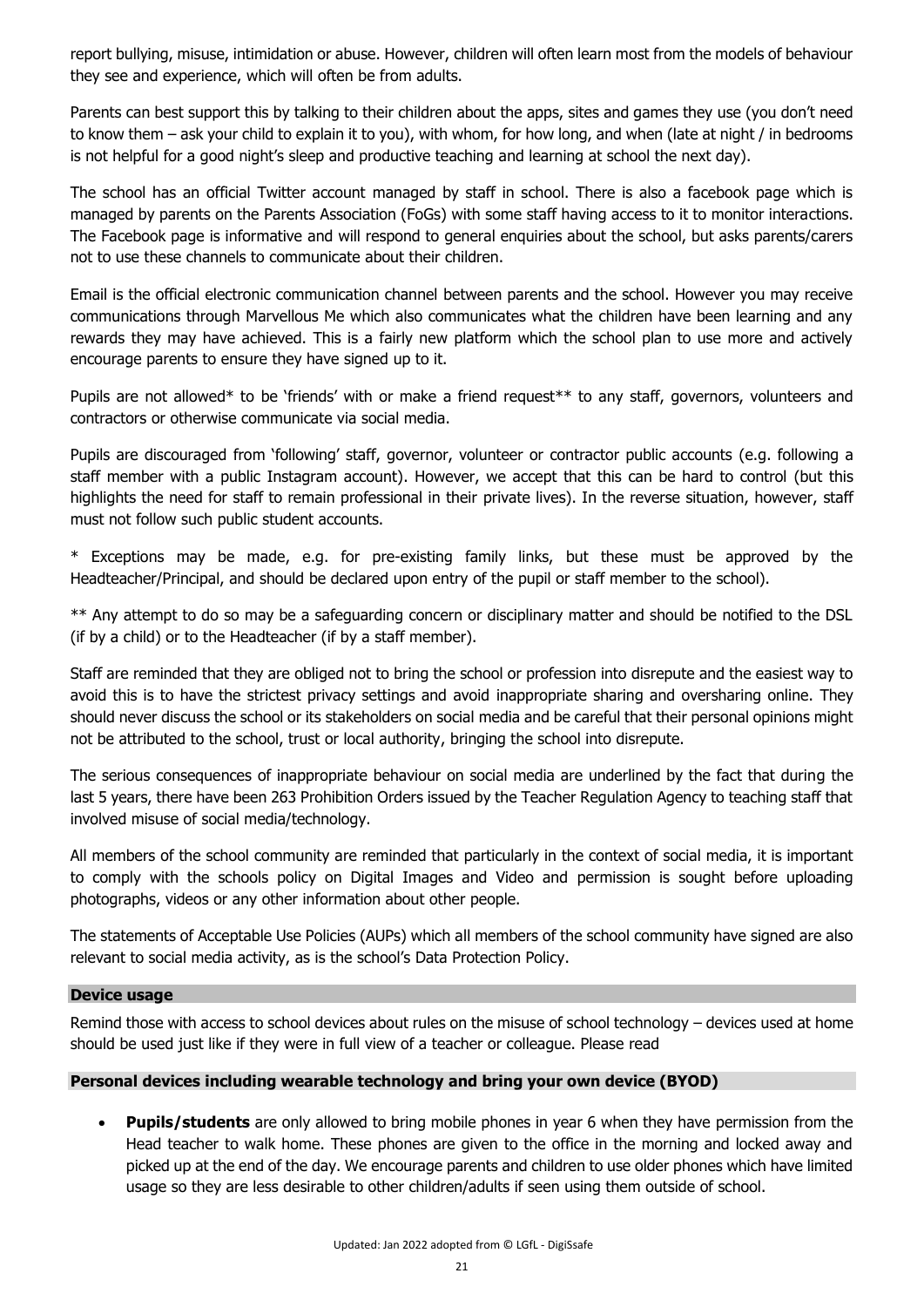- **All staff who work directly with children** should leave their mobile phones in their lockers and away from the classroom. If staff need to have them on them for emergency purposes a member of the Senior Leadership Team must be asked to approve this. Staff should only use them within their break times and then in private staff areas during school hours.
- **Volunteers, contractors, governors** should leave their phones in their pockets and turned off. Under no circumstances should they be used in the presence of children or to take photographs or videos. If this is required (e.g. for contractors to take photos of equipment or buildings), permission of the headteacher should be sought (the headteacher may choose to delegate this) and this should be done in the presence of a member staff.
- **Parents** are asked to leave their phones in their pockets and turned off when they are on site. They should ask permission before taking any photos, e.g. of displays in corridors or classrooms, and avoid capturing other children. When at school events, guidance will be given on the use of mobile phones. We encourage parents to pick the children up from the playground with a smile rather than on the mobile phone.

### <span id="page-21-0"></span>**Network / internet access on school devices**

- **Volunteers, contractors, governors** have no access to the school network or wireless internet on personal devices unless granted by the Head teacher but have no access to networked files/drives, subject to the acceptable use policy. All internet traffic is monitored.
- **Parents** have no access to the school network or wireless internet on personal devices

## <span id="page-21-1"></span>**Trips / events away from school.**

For school trips/events away from school, teachers will communicate through the school office to parents. Teachers using their personal phone in an emergency will ensure that the number is hidden to avoid a parent or student accessing a teacher's private phone number.

#### <span id="page-21-2"></span>**Searching and confiscation**

In line with the DfE guidance 'Searching, screening and confiscation: advice for schools', the Headteacher/Principal and staff authorised by them have a statutory power to search pupils/property on school premises. This includes the content of mobile phones and other devices, for example as a result of a reasonable suspicion that a device contains illegal or undesirable material, including but not exclusive to sexual images, pornography, violence or bullying.

### <span id="page-21-3"></span>**Appendices**

Appendix1: The Acceptable Use of Technology Code of Conduct for staff, governors and visitors Appendix 2: The Acceptable Use of Policy for children and parents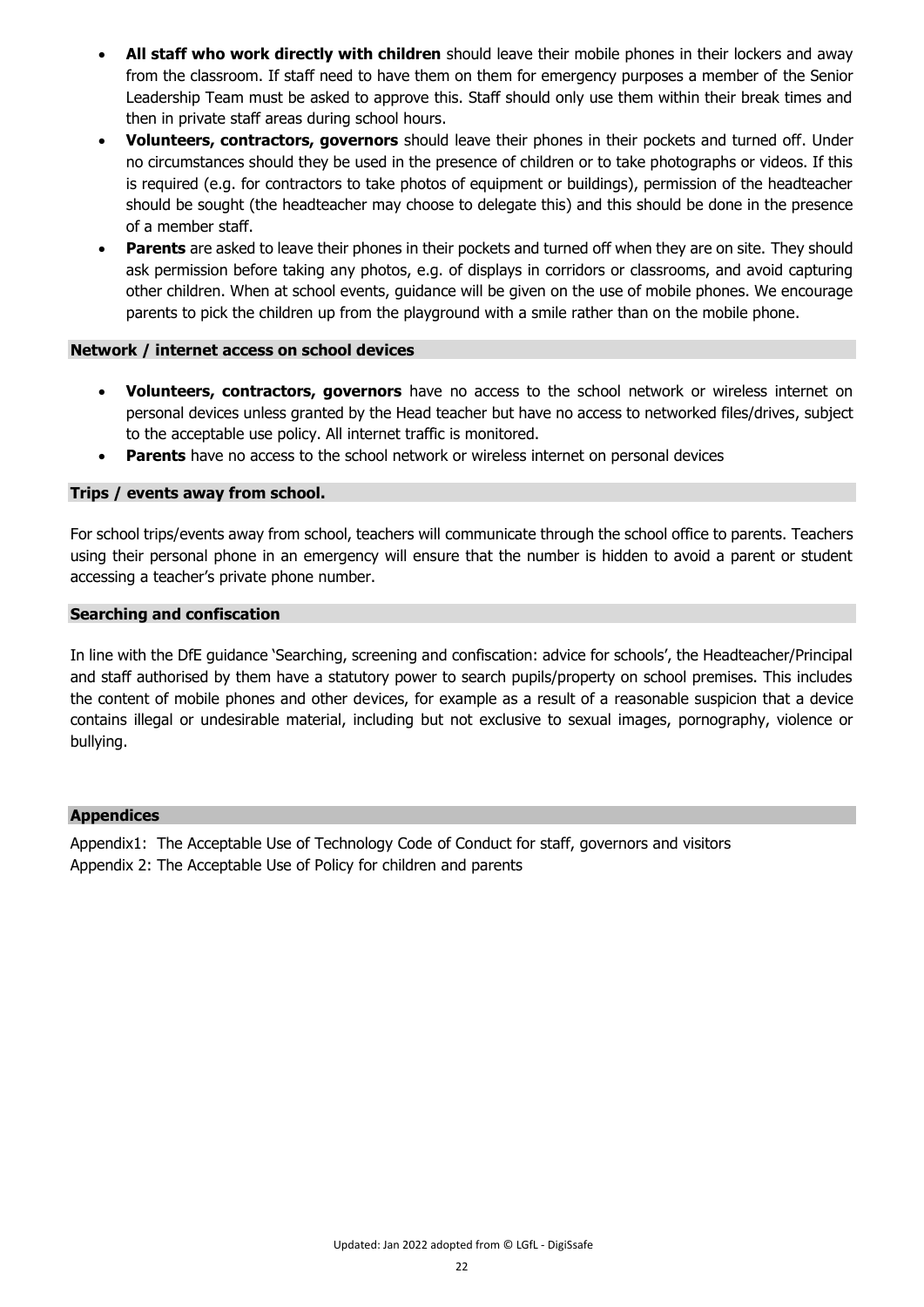Appendix 1



Full Name

## **George Spicer Primary School Acceptable Use of Technology Policy for staff, Governors and visitors**

ICT in its many forms are now part of our daily lives. It is our duty to ensure that they are used safely and responsibly. All staff at George Spicer Primary School are aware of the following responsibilities:

- All Staff, Governors and visitors understand that ICT includes a wide range of systems, including mobile phones, digital cameras, laptops and tablets.
- All staff, Governors and visitors understand that it is a disciplinary offence to use the school ICT equipment for any purpose not permitted by the school and that they are responsible for all activity carried out under their username.
- No staff, Governors or visitors will disclose any passwords provided to them by the school.
- Staff, Governors and visitors will not install any hardware or software on any school owned device without the Head's permission.
- All staff, Governors and visitors understand that their use of the internet may be monitored and if anything untoward is uncovered, could be logged and used in line with any disciplinary procedures. This includes all school owned devices. If an Online-safety incident should occur, staff, governors, visitors will report it to the Designated Safeguarding Lead as soon as possible.
- All staff, visitors must be mindful of the electronic images/videos/music that is being accessed in school and should view ALL material before using it within the classroom to ensure that it is suitable.
- All staff, Governors and visitors will only use the school's email/internet /intranet etc and any related technologies for uses permitted by the Head teacher or Governing Body. If anyone is unsure about an intended use, they should speak to the Head teacher beforehand.
- All staff, Governors and visitors will ensure that data is kept secure and is used appropriately as authorised by the Head teacher or Governing Body. No passwords should be divulged.
- Personal devices must only be used in the context of school business with the explicit permission of the Head teacher.
- Personal mobile phones or digital cameras should not be used for taking any photographs related to school business, if they are then the photos need to be taken off by the end of the day and deleted from the phone and this is only where a school camera/ipad is unavailable. Each class should have a device that can take photos specifically for this purpose and these must NEVER be used for personal use.
- All staff, Governors and visitors using school equipment will not browse, download, upload or distribute any material that could be considered offensive, illegal or discriminatory.
- All staff, Governors and visitors will only use the approved email system for school business.
- Images will only be taken, stored and used for purposes within school unless there is parental permission for alternative use. At the start of their child's time at George Spicer, our parents are asked to sign if they agree to their children's images being used in our brochure or in the local press. If a parent does not agree to this, we ensure that their child's photograph is not used. Filming and photography by parents at school events will sign to say they are using a camera and will only be allowed to take pictures in certain areas such as the halls.
- All staff, Governors and visitors will make every effort to comply with copyright and intellectual property rights.
- All staff, Governors and visitors will report any incidents of concern regarding staff use of technology and/or children's safety to the Head teacher or Safeguarding Lead in line with our school's Child protection and Online safety policy.

I acknowledge that I have read and agree to the Acceptable Use of Technologies Code of Conduct.

| Signature | Date |  |
|-----------|------|--|